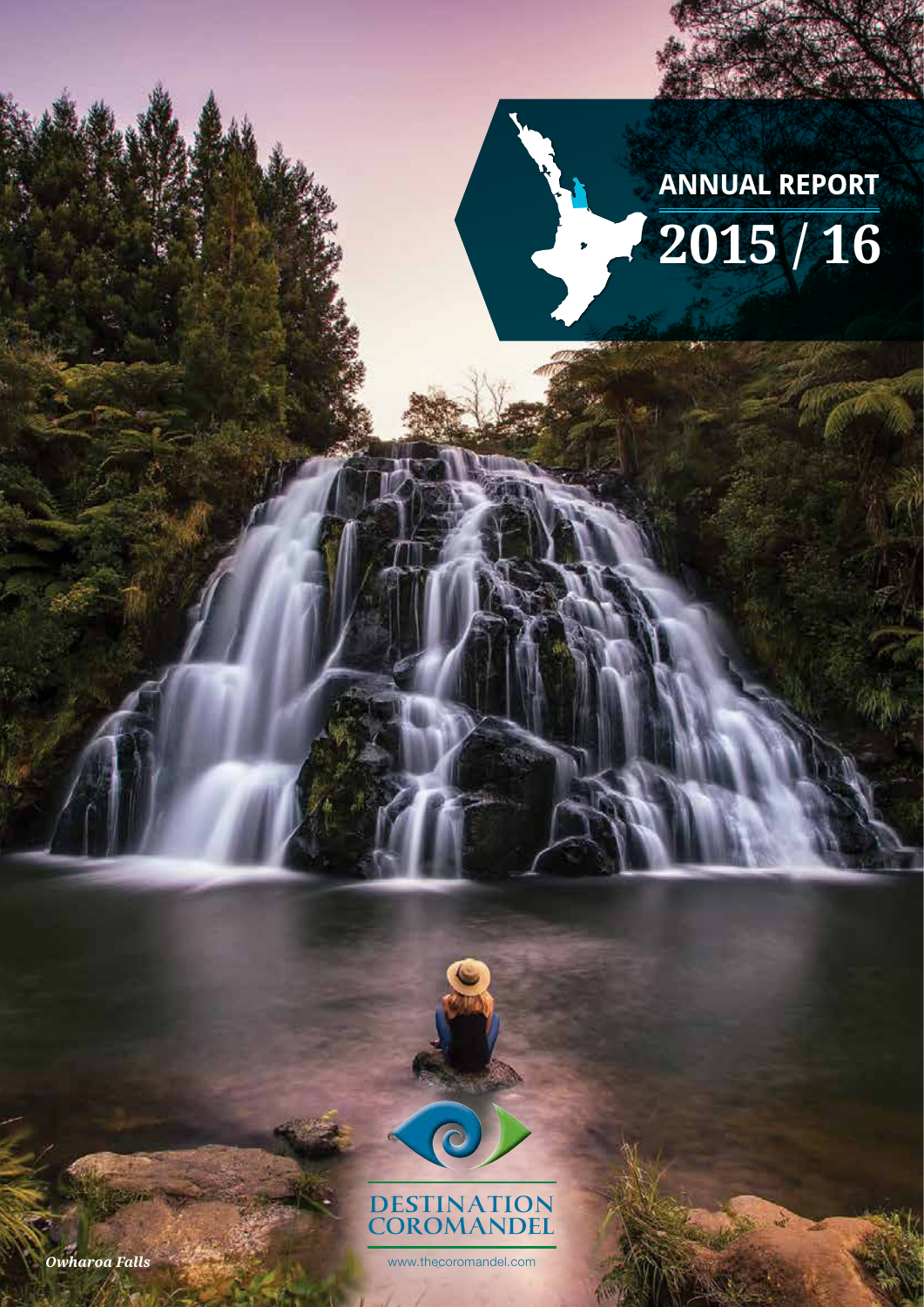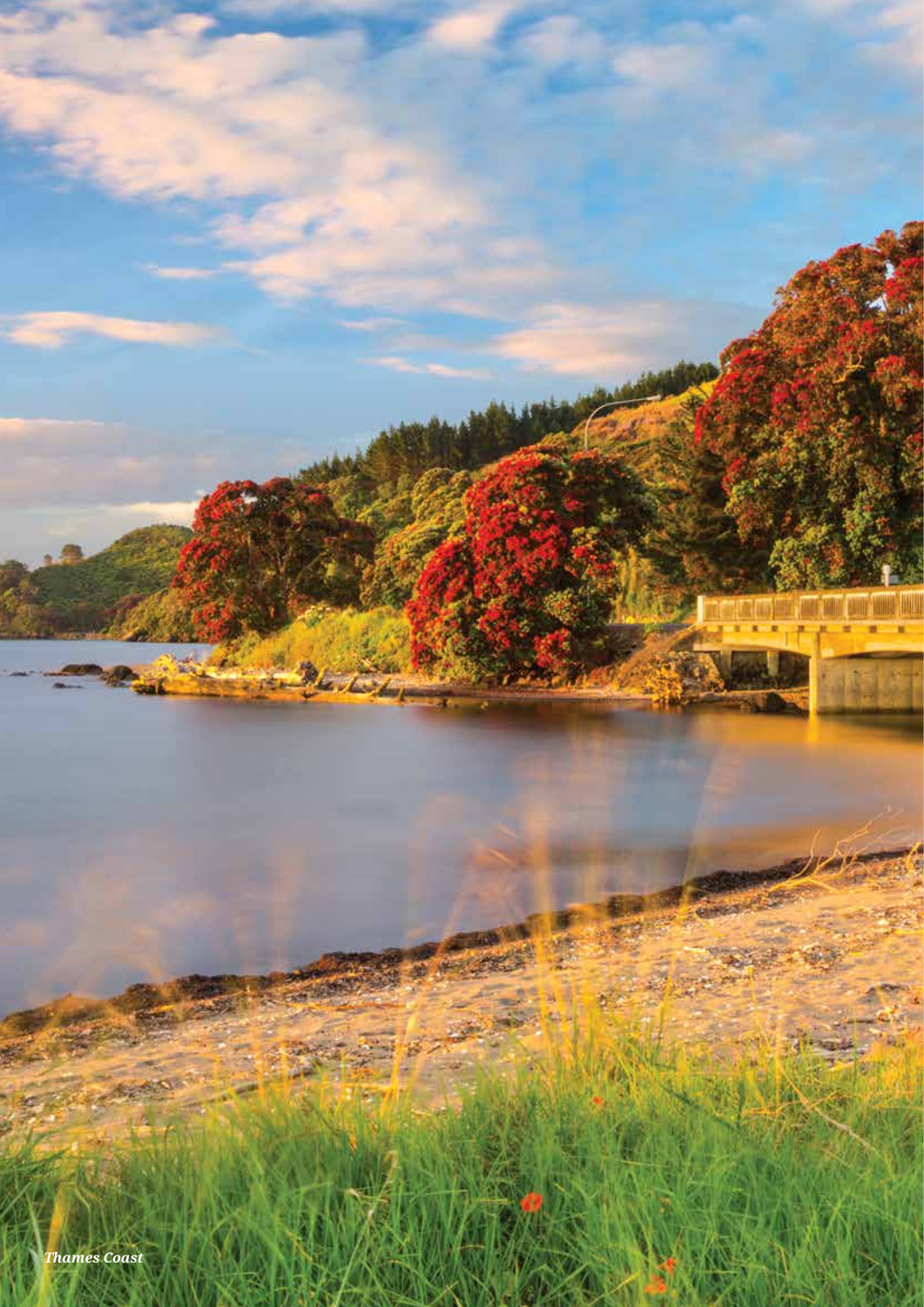New Zealand has enjoyed another bumper international tourism year in the 12 months to 30 June 2016 and: this is the 4th year of consecutive growth in visitor spend for *The Coromandel.* Tourism has, again, established its place as New Zealand's number one export income earner, contributing 17.8% to New Zealand's total foreign exchange earnings. Record international visitor arrivals and per head visitor spend, has placed the industry in the media spotlight. Coupled with the growth in international visitor arrivals and spend, domestic tourism activity has also been strong for *The Coromandel.* 

Visitors help support and grow our region in powerful ways, socially, culturally and economically. Tourism is: widely dispersed (no massive central work site), very job rich (no robots doing the work) and highly productive (the margins on goods and services sold are captured in our local economy)

Destination Coromandel has seen greater interest from its primary funders, (Thames Coromandel and Hauraki District Councils) in capitalising on tourism in their respective districts. Their strategic focus combined with the ongoing support for tourism from a myriad of businesses, all of whom benefit from the visitor industry in one way or another, has been crucial to the success and results enjoyed.

Destination Coromandel continues to advocate the merits of product development. Central Government is encouraging initiatives to stimulate visitor spend and regional visitor spread. This is evident with their commitment towards the development of the increasingly popular Hauraki Rail Trail (in partnership with local councils), and contribution to the award winning Waihi Gold Experience.

Developing the first crucial steps in the Coromandel Great Walks project (and diverting pressure from Hahei towards Whitianga) will help preserve the *good for your soul* experience *The Coromandel* is famous for. Enhancing the environment with the Tairua – Pauanui trail, WW1 Memorial Forests and other council led tourism initiatives improves Destination Coromandel's ability to address the challenges we face when taking the region to market.

*The Coromandel* is in a geographic sweet spot. Almost half of New Zealand's population, (and NZ's fastest growing population), lives within 2.5 hours drive of the heart of the region. The western destinations of *The Coromandel* are less than a one hour drive from Auckland International Airport and most parts of the region are less than 2 hours' drive from the airport.

With summer school holidays, in particular, currently pushing *The Coromandel* to near capacity at times, the three significant challenges for Destination Coromandel continue to be: 1. Stimulating shoulder season demand, 2. Helping ease pressure points and 3. Encouraging wider visitor dispersal. These challenges are not limited to *The Coromandel*, but are national challenges we continue to work on locally.

Our small but nimble and productive team at Destination Coromandel has again fulfilled its core role of marketing *The Coromandel* as a preferred visitor destination to both international and domestic markets. The team has delivered results with professionalism and economy, a situation with which the board members and trustees of Destination Coromandel are very pleased. Our team has achieved a lot for the region on a relatively limited budget. We thank them for that.

We also thank both Thames Coromandel and Hauraki District Councils along with many businesses and individuals across the region, for their dedication and support to the cause of sustainably growing tourism for the good of all in our communities.

Now is the time to invest, upgrade and aspire towards quality in all that we do to help fulfill the mission for Destination Coromandel; *To continue developing our visitor industry as an economic driver for social prosperity and to lead the preservation of The Coromandel's unique cultural, historical and natural heritage.*

OMM Ran

John Sandford, *Chair, Destination Coromandel Trust*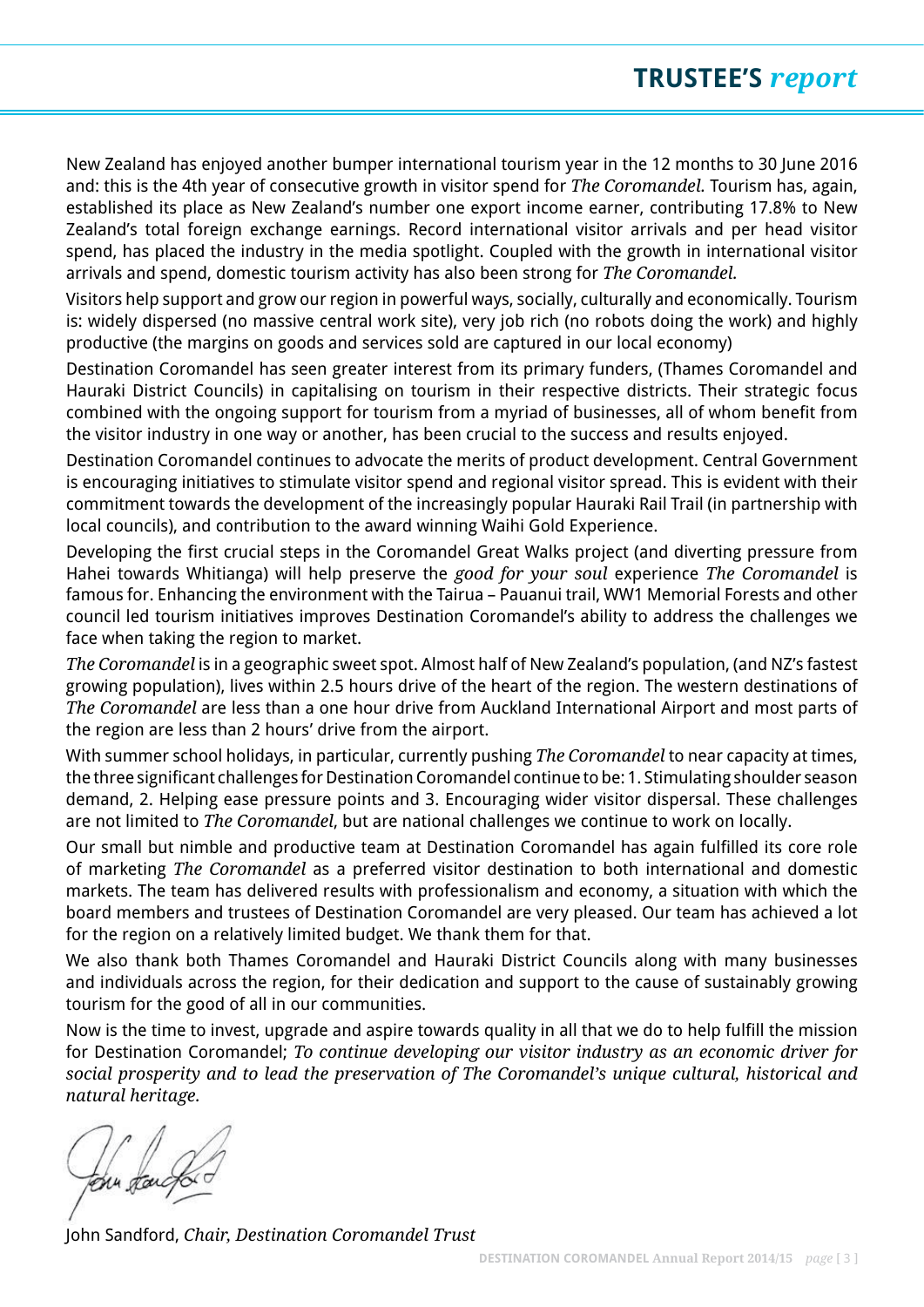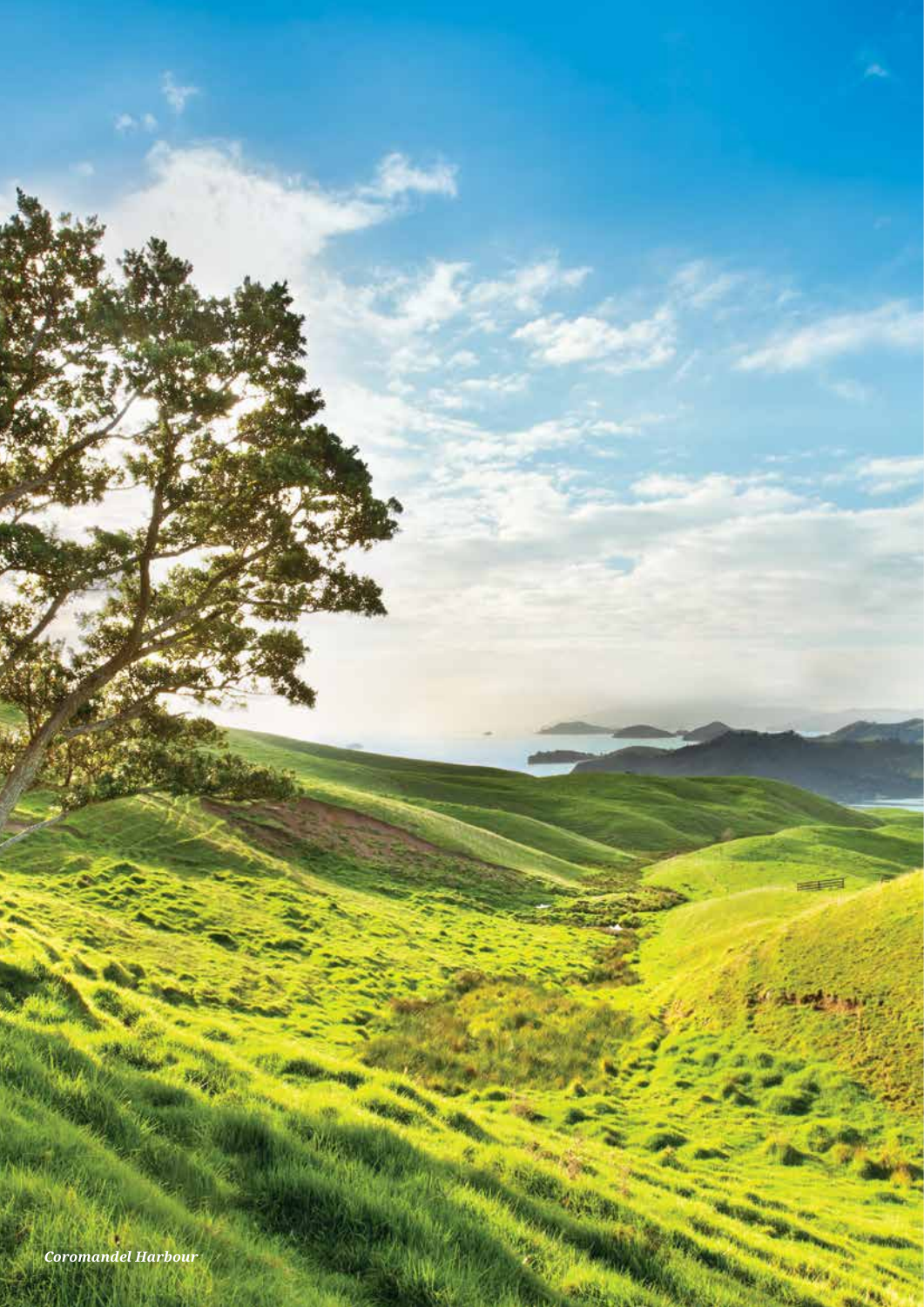Visitor spend in *The Coromandel* grew \$19m from the previous year, recording a total of \$390m in the 2015/16 FY. Destination Coromandel continues to play a key role in increasing awareness and stimulating travel to the region.

Visits to the www.thecoromandel.com, visitor spend, commercial and total guest nights have surpassed last year's record results. The strength of our digital platform has enabled Destination Coromandel to gain significant reach at minimal cost. As a result we can present *The Coromandel: good for your soul* brand to more people more often.

A series of content marketing initiatives focused on driving domestic travel in the shoulder seasons, particularly during the endless summer months. The 27% increase in overnight trips for March/April was a highlight that bodes well for the local economy and a longer tourism season.

The contribution of international travellers is important for topping up available capacity, particularly in the shoulder season months as they also tend to spend more on average than the domestic traveller. Destination Coromandel continues to take *The Coromandel* offshore at every opportunity via the travel trade, international media and partnerships with Central North Island regions and Tourism New Zealand. *The Coromandel* enjoyed steady growth in all traditional markets, off the back of the 3.34 million international visitor arrivals, with Australia and UK growing over 10% year-on-year in visitor spend for our region.

Total guest nights to *The Coromandel* are impressive if not staggering. Our region is the third highest recipient of visitors from both Auckland and Waikato regions (a proportion of these will be absentee Holiday Home owners) and the 5th highest from Bay of Plenty. While much of the visitation is concentrated around the Dec/Jan period, as identified earlier the shoulder seasons are growing. The challenge for *The Coromandel* is extracting additional value from this sector. *Beyond 2025* identified 3 areas we could achieve this;

**Product development** – additional attractions that stimulate commercial activity

**Seasonality** – attracting year round travel

**Quality** – encouraging people to stay longer and tell others

Success in these areas will aid the progression of *The Coromandel* economy long term, so long as the preservation of the unique attributes of *The Coromandel* remain the priority.

Hadley Dryden *General Manager, Destination Coromandel*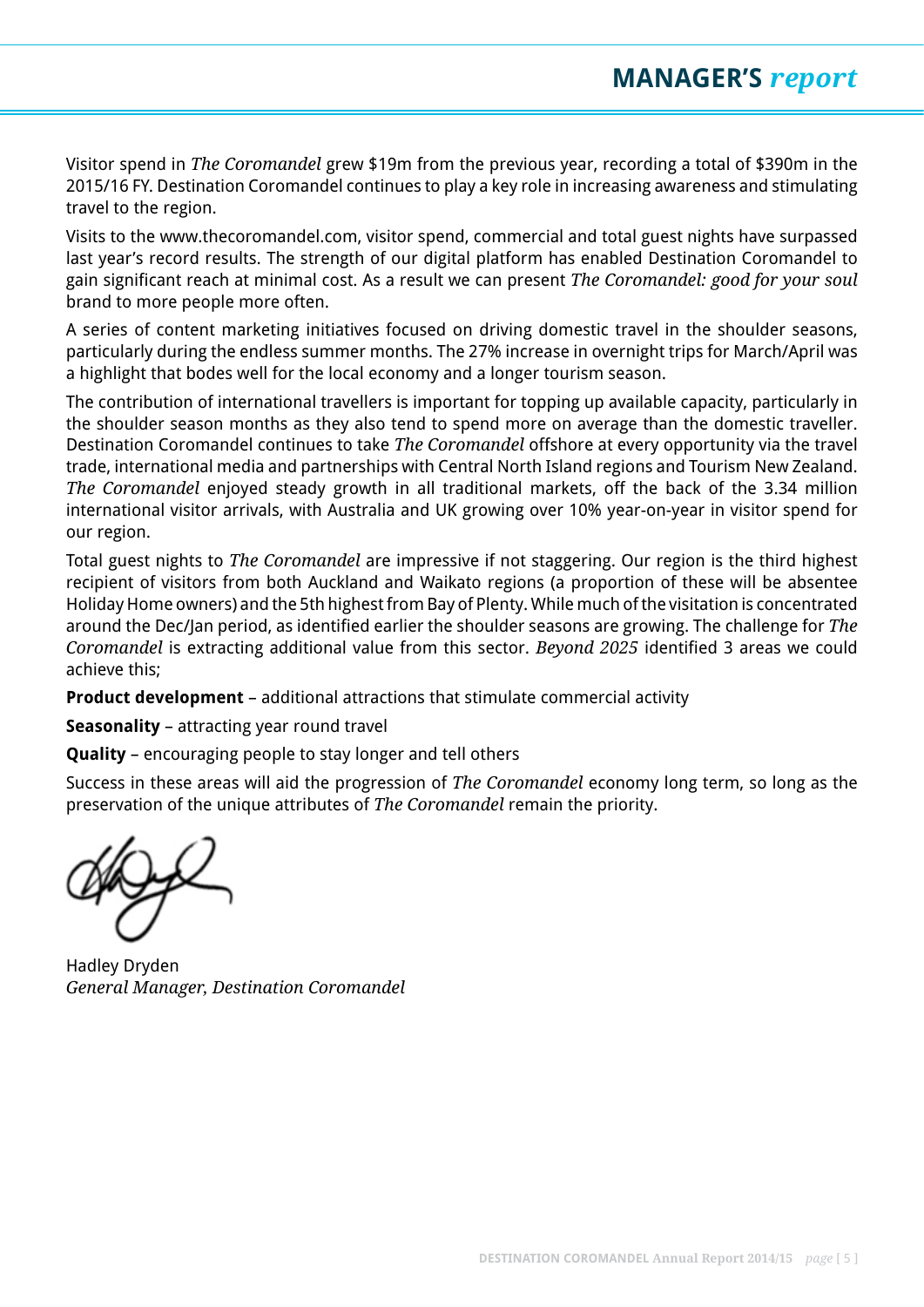# **OUR DOMESTIC** *market*

Visitation from our domestic market continues to grow with key metrics surpassing all previous records. These record results would have likely been higher had it not been for the inclement weather during key holiday periods. January was down 11,000 commercial guest nights on January the previous year before due to the wet weather.

|                             | <b>TOTAL</b> | <b>% INCREASE</b> | <b>DOMESTIC</b>           | <b>% INCREASE</b> |
|-----------------------------|--------------|-------------------|---------------------------|-------------------|
| thecoromandel.com           | 582,507      | 16.9%             | 441,721<br>(75% of total) | 18.8%             |
| Commercial Nights           | 841,193      | 2.8%              | 569,268<br>(68% of total) | 3.8%              |
| <b>Total Visitor Nights</b> | 4.3m         | NA                | <b>NA</b>                 | <b>NA</b>         |
| Visitor Spend               | \$390m       | 5.1%              | \$312m                    | 4%                |

Destination Coromandel has invested in *Qrious*, a research platform that uses cellphone data as base metric. This data has confirmed a long held intuition by those in the industry that current statistical reporting samples do not accurately reflect visitor numbers in the region. Total guest nights for the 15/16 FY were recorded at 4.34 million, more than 4 times the figure recorded via the traditional Commercial Accommodation Monitor.

Shoulder season marketing activity kicked off in a series of stages, all promoting the merits of an endless summer holiday. The previously successful *#goodforyoursoul* campaign continued, where the public were asked to vote for their top 5 product choices to go in the draw to win them. Votes were only qualified once 5 were received, so entrants were effectively planning a holiday. This campaign helped drive traffic to www.thecoromandel.com up an impressive 47% during the campaign period and also segued into the next campaign.

Destination Coromandel partnered with nationwide Outdoor Retail store Torpedo7 in a campaign to increase user generated content (video and images) of *The Coromandel*. An online micro site received over 300 entries with people showcasing their *#goodforyoursoul* experience. Torpedo7 promoted the competition via their retail chain throughout the North Island and also their digital channels.

Full page ads featured in the NZ Herald Weekend and the inflight Air NZ Kia Ora magazine. The ad featured the top products as voted in the #goodforyoursoul competition. It invited readers to visit *The Coromandel* and capture and share their own content to be in to win Torpedo7 gear, while reminding them that Autumn was the ideal time to visit.

GoPro followed up the content campaign by promoting the GoPro series on Facebook. Soon after Crowd Goes Wild TV visited, featuring surfing and canyoning with champion surfer Ella Williams who was part of the original GoPro shoot. The estimated advertising value of media coverage for Crowd Goes Wild TV alone was \$20,000.

Coordination of domestic media files received additional resource. A joint promotion with the MORE FM network saw TV stars from "The Bachelor NZ", Art & Matilda walk the Coromandel Coastal Walkway before cycling the Hauraki Rail Trail.

The Hauraki Rail Trail featured prominently in shoulder season marketing activity with budget dedicated to promote this attraction. The trail was promoted in UNO magazine, New Zealand Herald travel supplements and staff editorials, OUR NEW ZEALAND Magazine on board Interislander Ferries and KiwiRail and via investment with RideNZ.co, a specialist regional mountain biking and trail cycling website.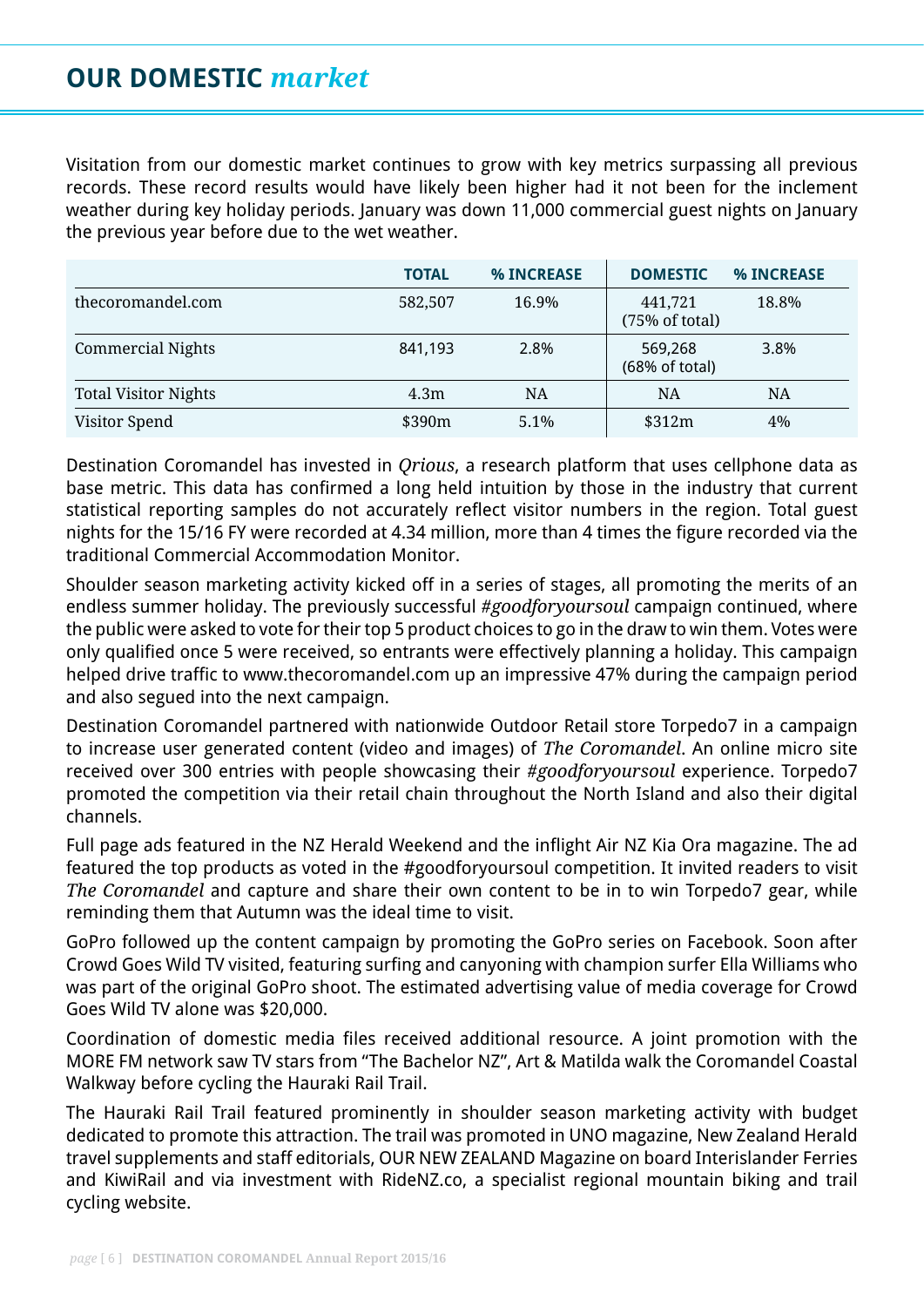International visitors contributed \$77m towards *The Coromandel* economy and made up a valuable 20% of total spend. International visitors help to lengthen the shoulder season and have been proven to spend more on average than domestic travellers.

|                             | <b>TOTAL</b> | % INCREASE | <b>INTERNATIONAL</b> | <b>% INCREASE</b> |
|-----------------------------|--------------|------------|----------------------|-------------------|
| thecoromandel.com           | 582,507      | 16.9%      | 140,786              | 11%               |
| <b>Commercial Nights</b>    | 841,193      | 2.8%       | 271,930              | 0.9%              |
| <b>Total Visitor Nights</b> | 4.3m         | NA         | <b>NA</b>            | <b>NA</b>         |
| Visitor Spend               | \$390m       | $5.1\%$    | \$77m                | 8.5%              |

Destination Coromandel's off-shore marketing activities remain focused on collaborative events with Tourism New Zealand, where we are represented as part of an alliance of eight Central North Island regions. Most of Destination Coromandel's international marketing activity is focused on the Australian market, in line with the value it represents to our region (\$20m) and the relative ease of access and influence. In addition, Destination Coromandel identifies and develops business opportunities and supports relationships between *The Coromandel* operators and all players in the distribution chain, and hosts famils (familiarisation visits), to provide agent training.

Investment in the Explore Central North Island marketing alliance gave us in-market representation at Tourism New Zealand trade events in China, UK, USA, and Australia and face-to-face training with 400 selected travel agents who came to New Zealand on famils. Destination Coromandel conducted a roadshow to Australia, uncovering contracting opportunities and training frontline reservation staff.

Two trade shows provide important platforms for trade marketing: Tourism Rendezvous New Zealand (TRENZ) in Rotorua, New Zealand's largest international travel trade event with 350 international travel buyers attending and eXplore Central North Island at Eden Park, a trade event for Aucklandbased inbound travel and tour agents and tour operators.

This year at TRENZ, Destination Coromandel presented *The Coromandel* to 98 delegate groups selected by us for their relevance and importance to our market. After our experience last year with the increasing numbers of Chinese delegates, most of our appointments were with agents from traditional markets and a smaller number from emerging visitor markets. Interest in new products and experiences continued to grow, and peak season accommodation capacity concerns were allayed.

The eXplore Central North Island event showcased 9 exhibitors from *The Coromandel* to more than 200 representatives from trade organisations attending over the day. This direct contact between *The Coromandel* operators and New Zealand based agents is key to developing relationships to deliver more product to international retail and wholesale travel and tour agents, and is an important measure of the maturation of our visitor industry.

Destination Coromandel again invested in a joint venture campaign with Tourism New Zealand, targeting east coast Australian consumers to increase arrivals into the spring shoulder season. Our investment was NZD\$22,000 with a total campaign spend of AUD\$1.34 million. The estimated advertising value for *The Coromandel* was AUD \$160,502 representing 642% of market value delivered over investment.

Media visits and trade famils for agent training reinforced our other activities, with a total of 46 visits. Trade famils focused on contracted products and activities featured in the Australian campaign but also included regional highlights and developing products such as the Hauraki Rail Trail (32 trade and 7 international media visits).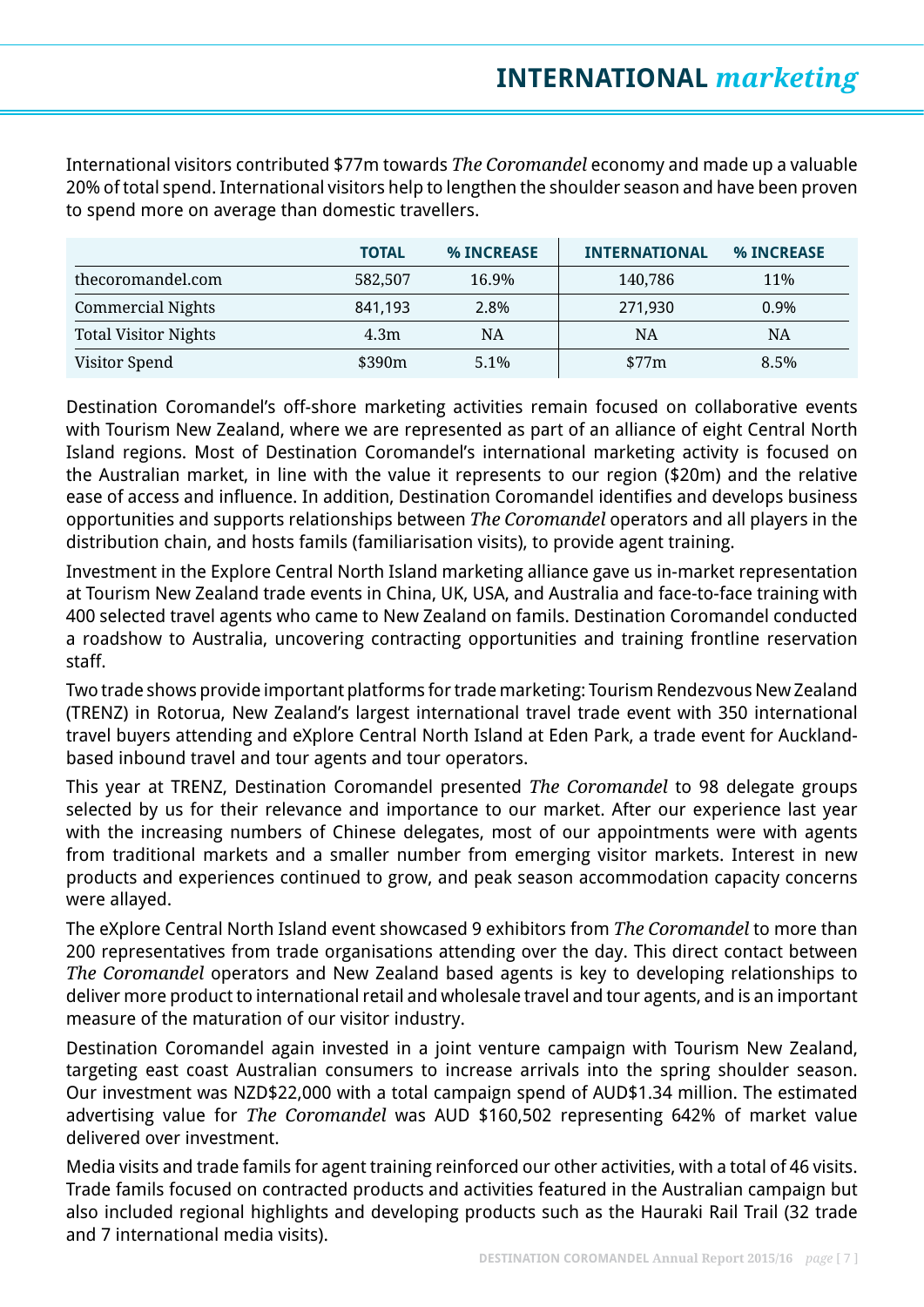# **DIGITAL** *focus*

Digital marketing activity directed traffic across multiple branded platforms for the 15/16 year, not just www.thecoromandel.com. Despite the expanded digital focus, traffic to the www.thecoromandel.com site still increased by 17%, reaching 582,507 sessions.

*The Coromandel* Facebook page is particularly important for reaching our domestic market. Over 37,000 of the 53,0000 fans are New Zealanders (approximately a third of which are from Auckland). 2016 has seen Facebook reduce the organic potential of posts making it harder for content to achieve the reach it once did. However a well-timed quality post can still reach over 40,000 people without any paid promotion. Facebook advertising was used to target our drive market (Auckland, Waikato, Bay of Plenty) to push shoulder season travel and increase total measurable views of the *GoPro to The Coromandel* series to over 900,000\* .

As part of the integrated digital strategy and coinciding with the rise of Instagram influencers, Destination Coromandel hosted 17 media files, with the aim of raising the profile of some of the lesser known spots in our region, such as the Hauraki Rail Trail, Orokawa Bay, The Pinnacles and the Coromandel Coastal Walkway. Images of Cathedral Cove resonate most strongly on Instagram, and our following grew to 4648 by the end of the year, 57% being domestic.

Monthly newsletters to over 22,000 subscribers were being sent out, largely to promote events on *The Coromandel*. A new email campaign set up has allowed us to change the approach and deliver inspiring content while creating urgency with events and deals. The current 12% click through rate for our consumer email communications is a respectable base to improve upon.

www.thecoromandel.com has undergone a complete rebuild which began in April 2016, towards the end of the visitor season. The initial rebuild has instantly made the site more relevant to consumer behaviour. The parallex (scroll down screen) is user friendly and features a video intro and must do's on the homepage that are tailored to popular content. The responsive site's mobile effectiveness has improved on the previous website at a time when traffic to www.thecoromandel.com is now dominated by mobile devices. More travellers are accessing information via the internet in all stages of travel planning. www.thecoromandel.com reflects this, catering for visitors in the region with geolocation capability and improved mapping features which have the ability to present products that are close to the end user.

Destination Coromandel invested in integrating www.newzealand.com operator listings with www. thecoromandel.com to make it easier for the tourism industry and also to encourage them to list on the Tourism New Zealand website (which is free). The upgrade has come at a short term cost with traffic dropping off for April, May, June, preventing us from reaching the 600k milestone (sessions). We, knowingly did the rebuild during the off season, understanding that the sacrifice will pay off in the long-term.

Digital assets will play an increasingly important role in influencing our target market allowing us to provide information at different stages of the holiday experience.

*<sup>\*</sup>Total views not limited to Facebook or official platforms for The Coromandel alone.*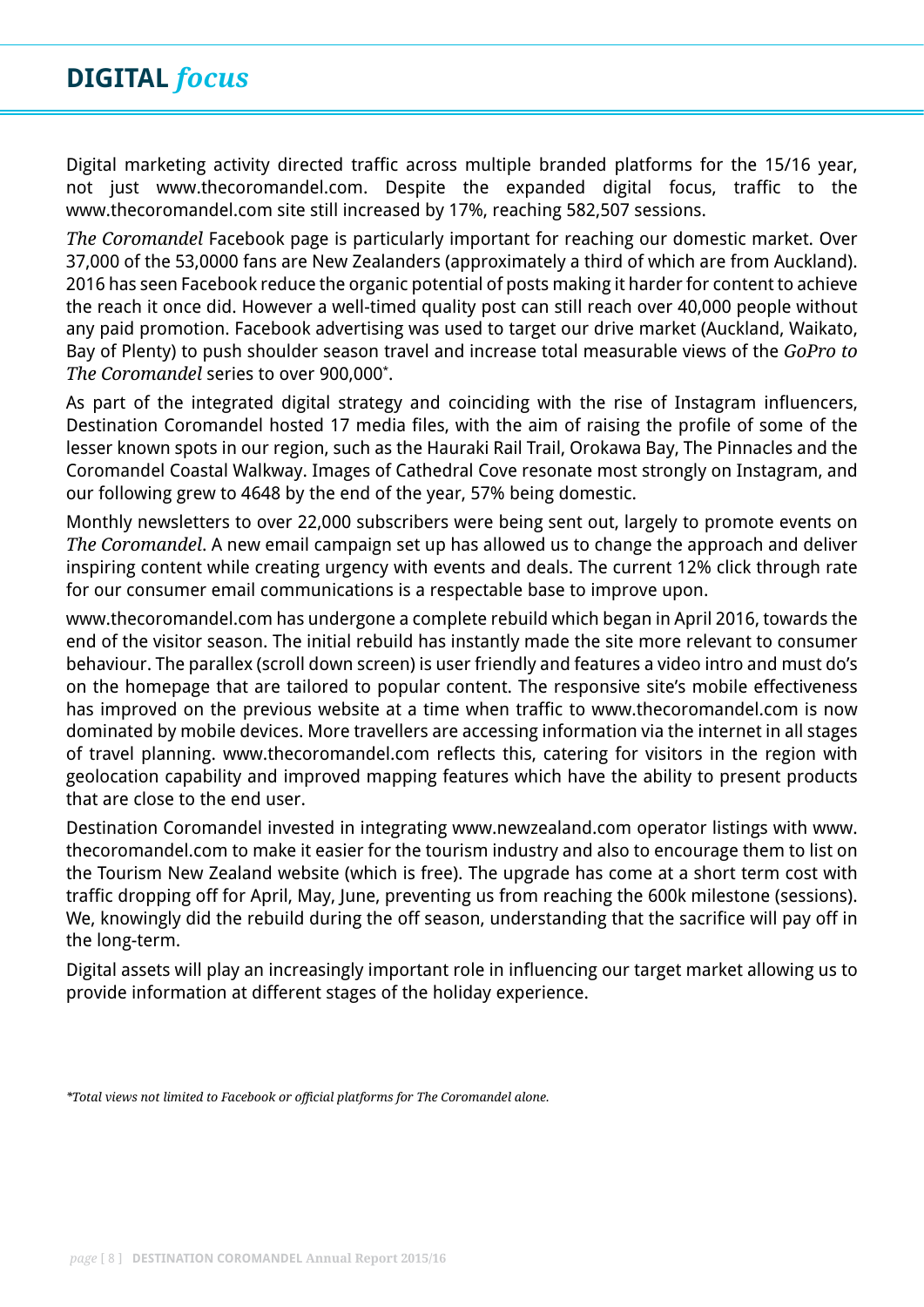# **i-SITES** *(sales & information)*

i-SITES continue to play an important role in the visitor experience. The task of encouraging visitors to stay longer and spend more is as important as ever, to maintain the viability of the i-SITES and encourage spend for the region.

Whitianga performed well, numbers were up 5000 on the previous year, bucking the national trend of declining visitor numbers to i-SITES. Undoubtedly this contributed to an improvement in retail and commission based products sold, as reflected in the \$20k profit against budget.

The first year of the Thames i-SITE in the new centralised location under Destination Coromandel management will provide a baseline for future comparison.

Prior to assuming management of the Thames i-SITE concerns were raised with regards to the viability of the centre in the face of national trends in declining door numbers, retail sales and commissions.

Towards the end of the first year Destination Coromandel undertook a review of the i-SITE structure. There is now one team leader overseeing both centres that are staffed according to projected visitor numbers. The operational changes implemented to increase revenue and reduce costs will see a more financially stable sales division in the short term. It will also allow additional promotional avenues for operators, showcasing more experiences to a receptive audience.

The relevance of i-SITES and information centres is being challenged due to evolving visitor behaviour and the accessibility of online booking and information.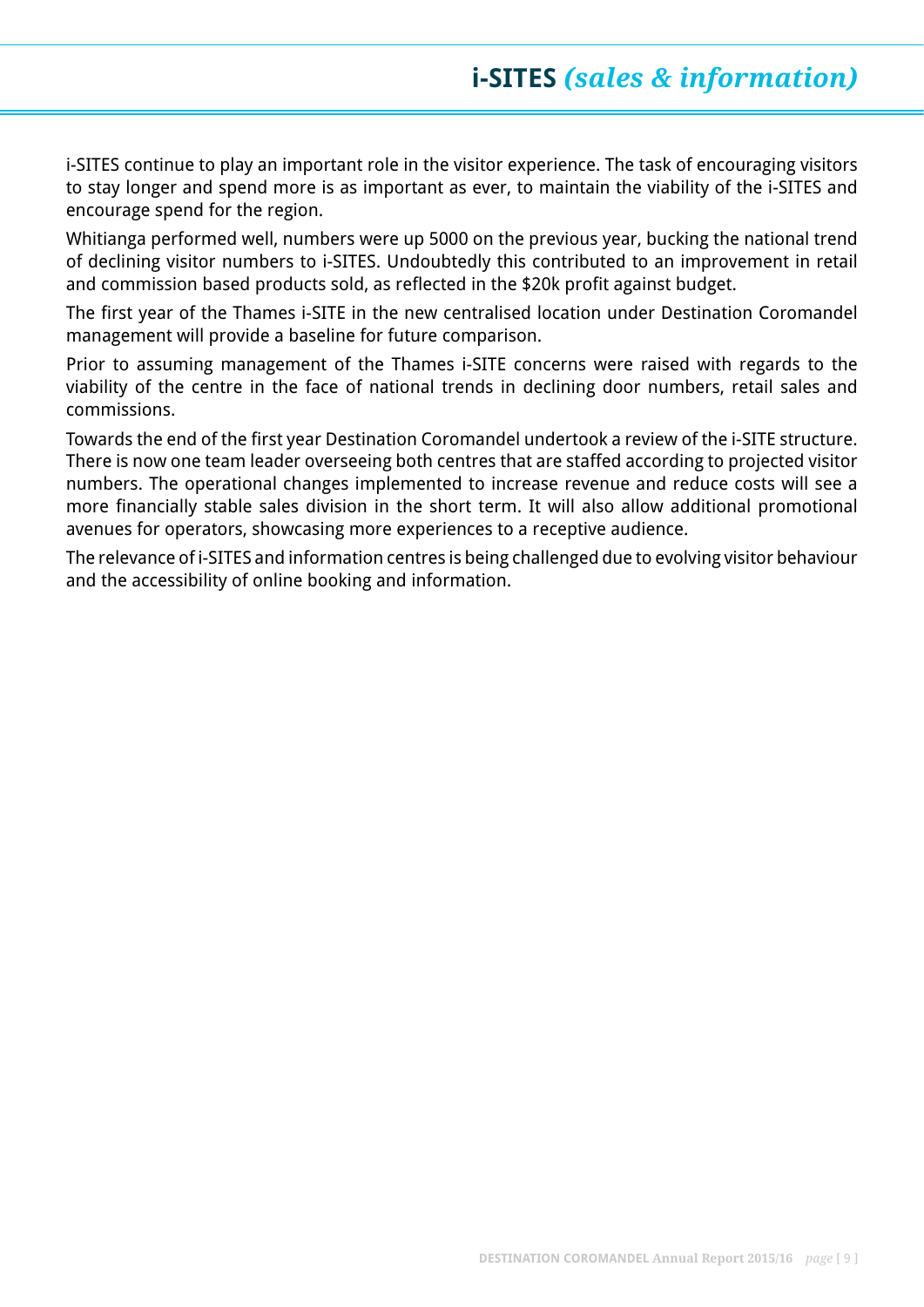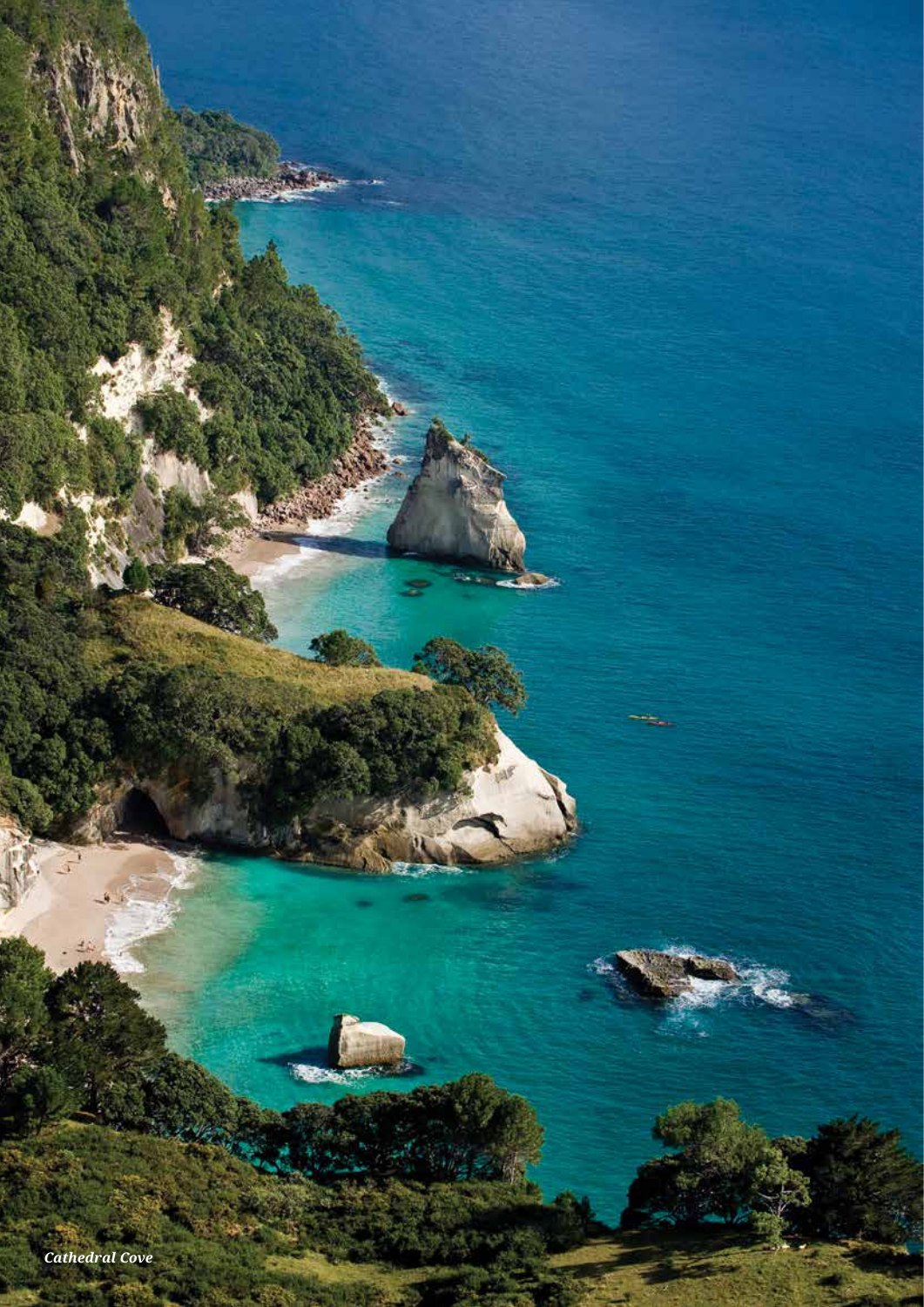# **FINANCIAL** *statements*

| $\mathbf{1}$ |                                                    |
|--------------|----------------------------------------------------|
| 2            | Commission, Website, Advertising and Brochures  19 |
| 3            |                                                    |
| 4            |                                                    |
| 5            |                                                    |
| 6            |                                                    |
| 7            |                                                    |
| 8            |                                                    |
| 9            |                                                    |
| 10           |                                                    |
| 11           |                                                    |
| 12           |                                                    |
| 13           | Equity<br>$\ldots$ . 21                            |
| 14           |                                                    |
| 15           |                                                    |
| 16           |                                                    |
| 17           |                                                    |
| 18           |                                                    |
| 19           |                                                    |

*Financial Statements have been prepared independently and are awaiting audit review.*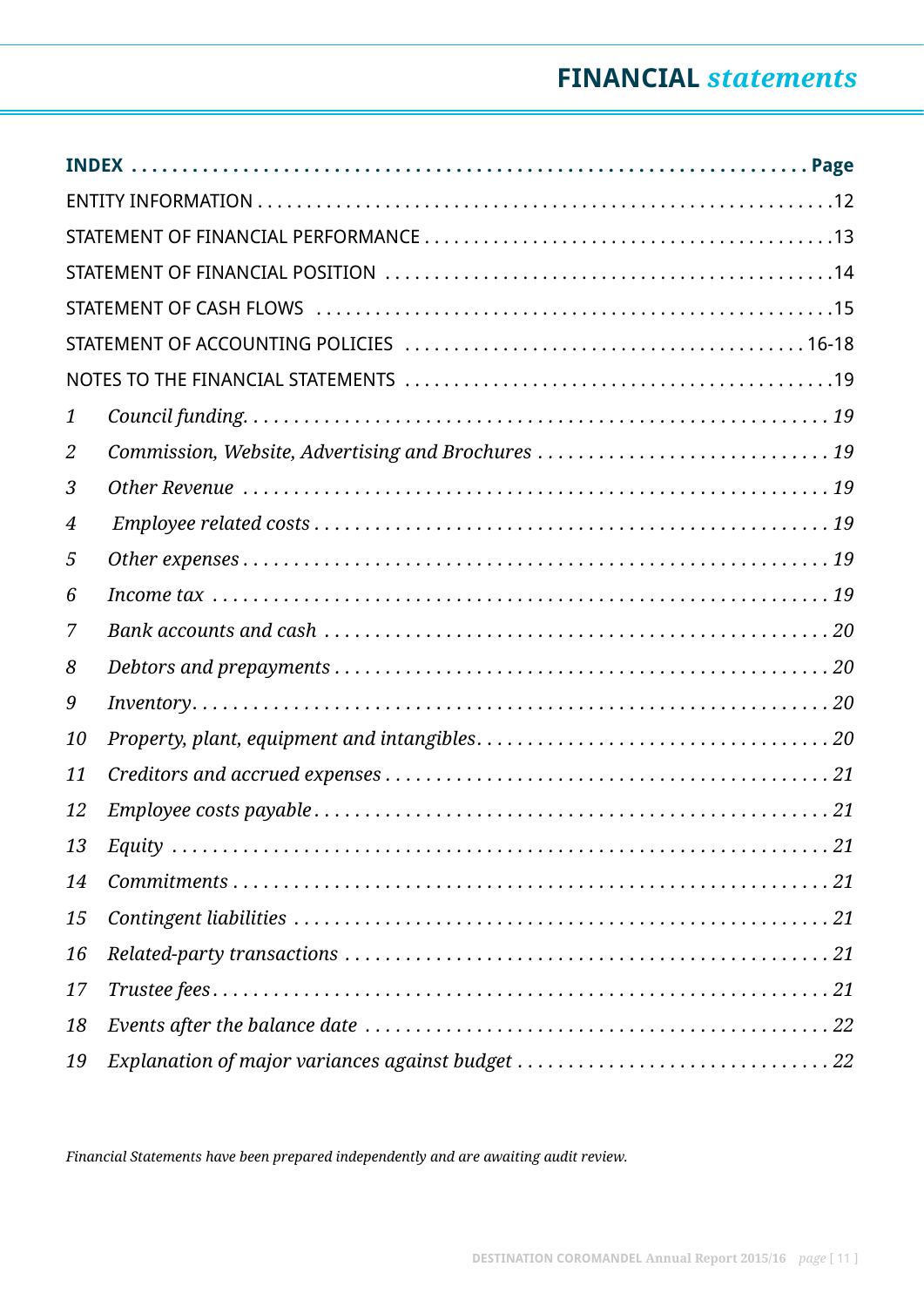## **ENTITY INFORMATION FOR THE YEAR ENDED 30 JUNE 2016**

### **LEGAL NAME**

Destination Coromandel Trust ("the Trust").

### **TYPE OF ENTITY AND LEGAL BASIS**

The Trust is incorporated in New Zealand under the Charitable Trusts Act 1957. The Hauraki District Council and the Thames Coromandel District Council ("the Settlers") intended that the Trust would not be a Council Contolled Organisation and the nature and intent of undertaking the Trust is that it would be a "small operation" that would not operate a trading operation for the purposes of making a profit.

The Trust is a council-controlled organisation as defined in section 6 of the Local Government Act 2002.

### **THE TRUST'S PURPOSE OR MISSION**

The Trust's primary objective is to promote tourism and travel to benefit the people in the communities.

It achieves this objective by promoting the region as a leading tourist and visitor destination.

### **STRUCTURE OF THE TRUST'S OPERATIONS, INCLUDING GOVERNANCE ARRANGEMENTS**

A Board of three Trustees oversee the governance of the Trust. A Manager is responsible for day-to-day operations and reporting to the Trustees, and other staff provide support to the Manager in delivering the Trust's objectives. The Trustees are appointed by the Settlers.

### **MAIN SOURCES OF THE TRUST'S CASH AND RESOURCES**

Operating grants are the primary source of funding received from the Settlers to the Trust.

#### **OTHER INFORMATION**

The trust deed outlines the Charitable Purposes of the Trust.

- a) Promoting and marketing the region as a leading tourist and visitor destination
- b) Supporting, promoting and assisting in activities and projects which increase the opportunities for employment in the tourism and visitor industries and as such contribute to the social development and well being of the communities within the region.
- c) Supporting and benefiting communities by promoting and assisting in sustaining the "green image" of the region with the aim of having visitor activities aligned with this concept.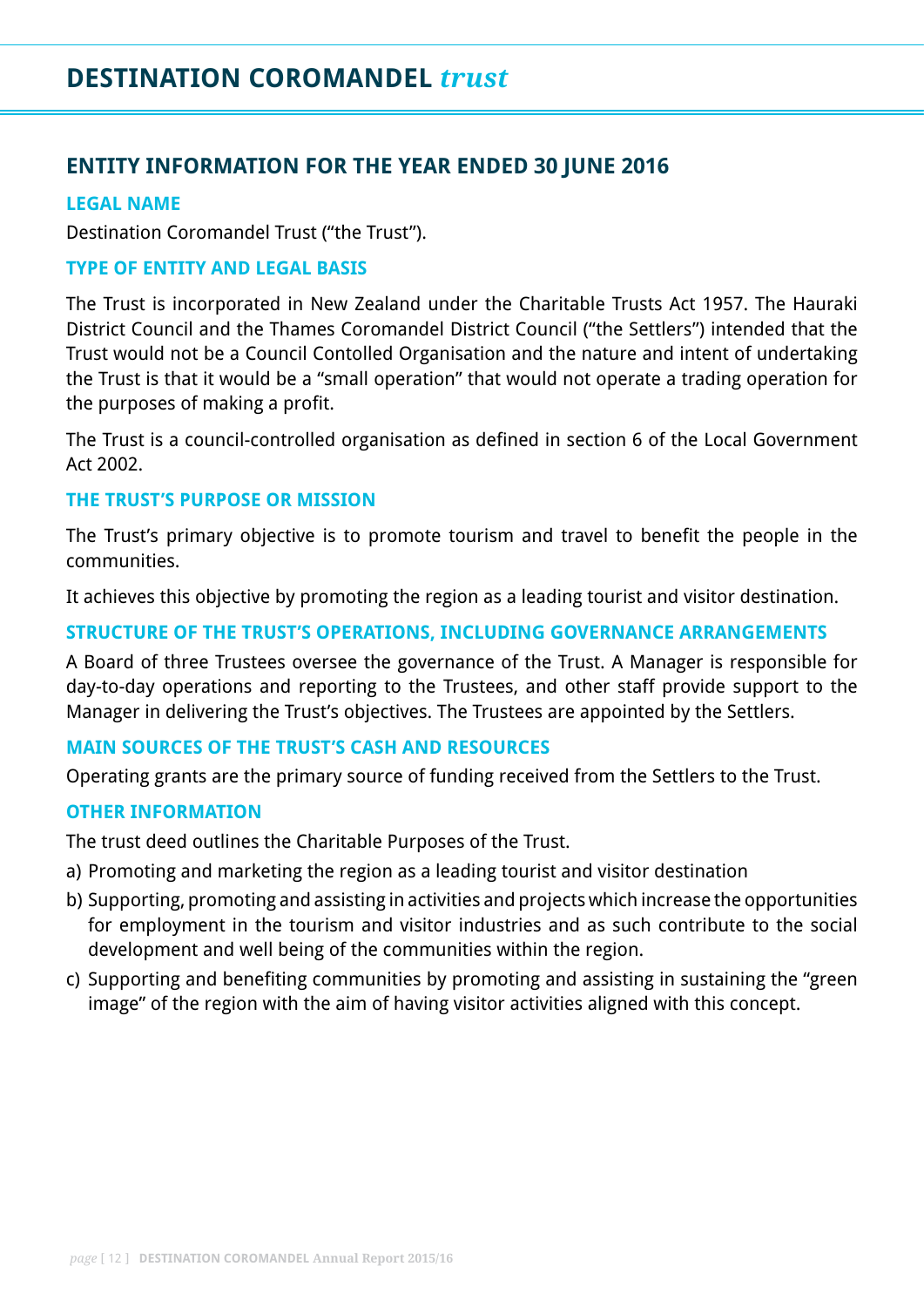## **STATEMENT OF FINANCIAL PERFORMANCE FOR THE YEAR ENDED 30 JUNE 2016**

|   | <b>Notes</b>                                           | <b>Actual</b><br>2016 | <b>Budget</b><br>2016 | <b>Actual</b><br>2015 |  |
|---|--------------------------------------------------------|-----------------------|-----------------------|-----------------------|--|
|   | <b>Revenue</b>                                         |                       |                       |                       |  |
| 1 | <b>Combined Councils funding</b>                       | 715,000               | 715,000               | 611,325               |  |
| 2 | Commission, Website, Advertising & Brochures           | 234,071               | 254,267               | 223,189               |  |
| 3 | <b>Other Revenue</b>                                   | 900                   | 5,000                 | 6,745                 |  |
|   | Interest revenue                                       | 1,161                 | 2,700                 | 4,678                 |  |
|   | Total revenue                                          | 951,132               | 976,967               | 845,936               |  |
|   | <b>Expenses</b>                                        |                       |                       |                       |  |
| 4 | <b>Employee-related costs</b>                          | 479,135               | 488,596               | 355,898               |  |
|   | Advertising and marketing costs                        | 292,248               | 315,000               | 295,430               |  |
|   | Lease expense                                          | 2,413                 | 2,400                 | 2,011                 |  |
|   | 10 Depreciation of property, plant, and equipment      | 12,147                | 17,536                | 13,138                |  |
|   | Costs of providing goods and services                  | 128,279               | 126,693               | 137,589               |  |
|   | 18 Trustee fees                                        | 33,000                | 33,000                | 31,764                |  |
|   | Interest on bank overdraft                             | 42                    |                       | 112                   |  |
| 5 | Other expenses                                         | 12,000                |                       | 12,000                |  |
|   | Total expenses                                         | 959,264               | 983,225               | 847,941               |  |
|   | Surplus/(deficit)                                      | $-8,132$              | $-6,258$              | $-2,005$              |  |
| 6 | Reversal of Income tax provisions in 2012, 2013 & 2015 |                       |                       | 51,456                |  |
|   | <b>Adjusted Surplus funds</b>                          | $-8,132$              | $-6,258$              | $-53,461$             |  |

*Explanations of major variances against budget are provided in note 19.*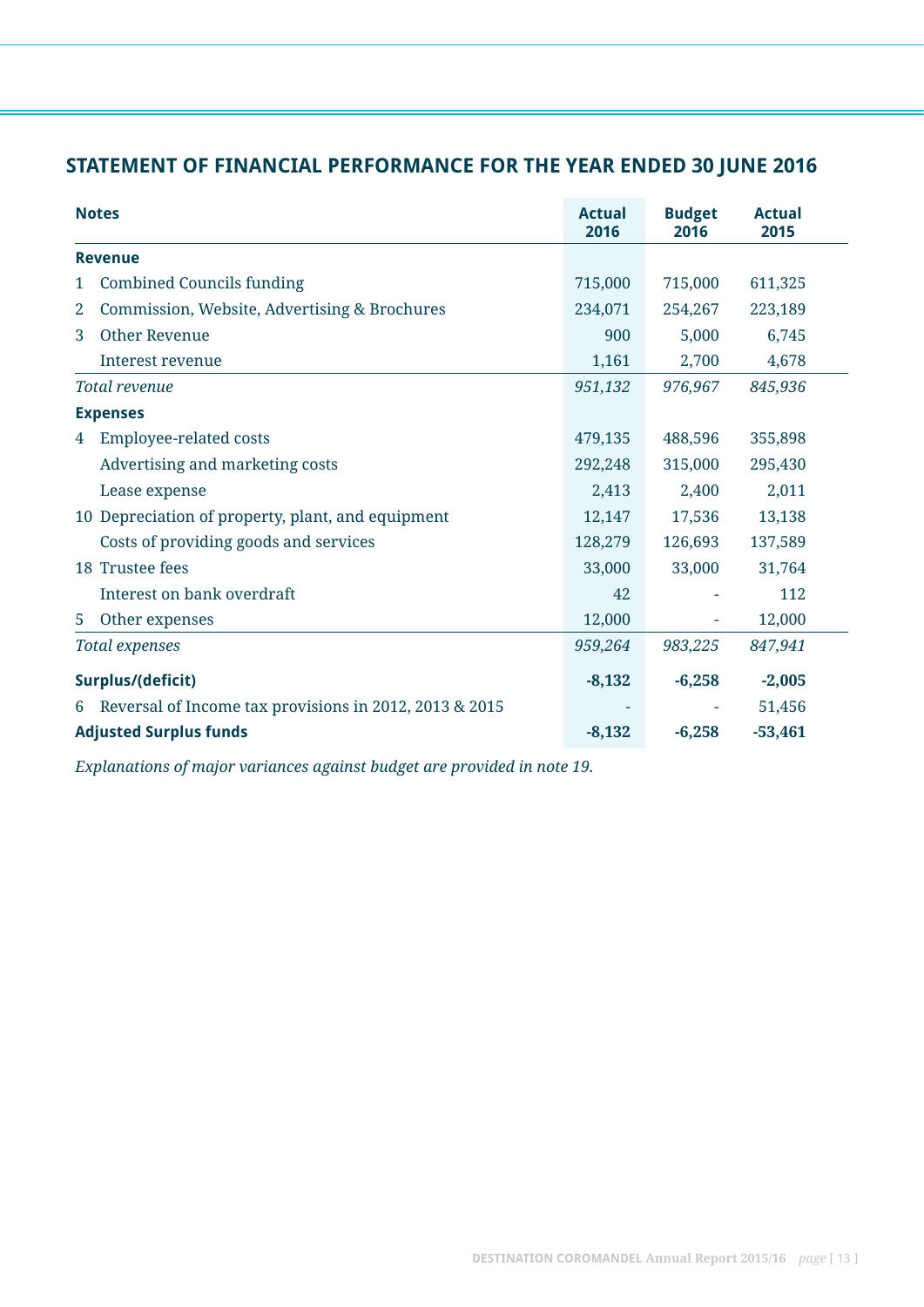## **STATEMENT OF FINANCIAL POSITION AS AT 30 JUNE 2016**

| <b>Notes</b>                               | <b>Actual</b><br>2016 | <b>Budget</b><br>2016 | <b>Actual</b><br>2015 |
|--------------------------------------------|-----------------------|-----------------------|-----------------------|
| <b>Assets</b>                              |                       |                       |                       |
| <b>Current assets</b>                      |                       |                       |                       |
| Bank accounts and cash<br>7                | 13,351                | 15,000                | 20,139                |
| Debtors and prepayments<br>8               | 32,526                | 9,500                 | 29,662                |
| 9<br>Inventory                             | 12,465                | 5,000                 | 7,530                 |
| <b>Total current assets</b>                | 58,342                | 29,500                | 57,331                |
| <b>Non-current assets</b>                  |                       |                       |                       |
| Property, plant, equipment and intangibles | 25,472                | 14,868                | 32,404                |
| Total non-current assets                   | 25,472                | 14,868                | 32,404                |
| <b>Total assets</b>                        | 83,813                | 44,368                | 89,735                |
| <b>Liabilities</b>                         |                       |                       |                       |
| <b>Current liabilities</b>                 |                       |                       |                       |
| <b>Bank</b> overdraft<br>7                 |                       |                       | 2,051                 |
| 11 Creditors and accrued expenses          | 75,253                | 35,000                | 81,373                |
| 12 Employee costs payable                  | 30,066                | 29,000                | 19,684                |
| <b>Total liabilities</b>                   | 105,319               | 64,000                | 103,109               |
| <b>Total assets less total liabilities</b> | $-21,506$             | $-19,632$             | $-13,374$             |
| <b>Trust equity</b>                        |                       |                       |                       |
| 13 Accumulated surpluses/deficits          | $-21,506$             | $-19,632$             | $-13,374$             |
|                                            |                       |                       |                       |

**Total Trust equity**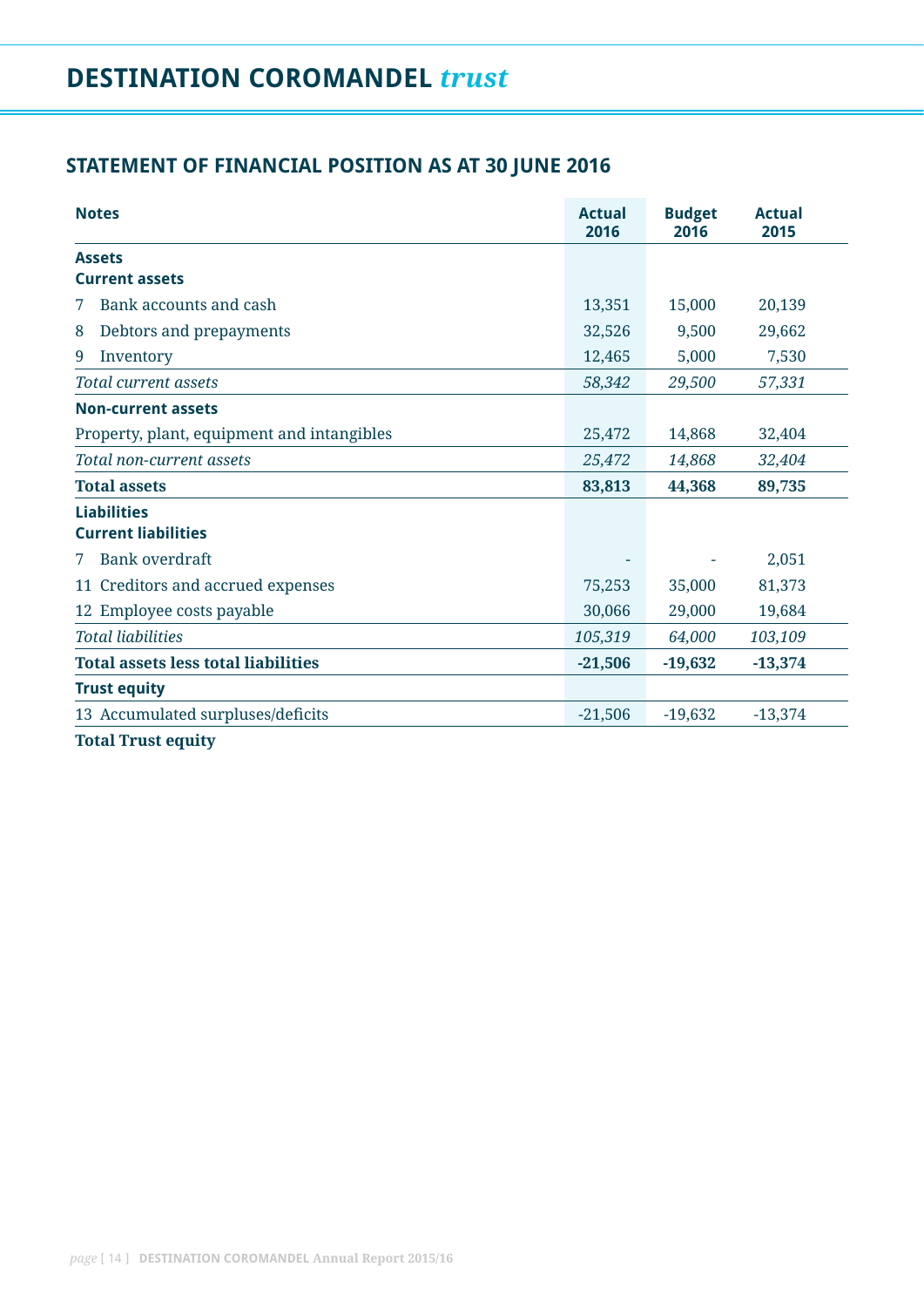## **STATEMENT OF CASH FLOWS FOR THE YEAR ENDED 30 JUNE 2016**

| <b>Notes</b>                                                 | <b>Actual</b><br>2016 | <b>Budget</b><br>2016 | <b>Actual</b><br>2015 |
|--------------------------------------------------------------|-----------------------|-----------------------|-----------------------|
| <b>Cash flows from operating activities</b>                  |                       |                       |                       |
| Receipts of council funding                                  | 715,000               | 715,000               | 611,325               |
| Receipts from sale of goods and services                     | 276,694               | 260,292               | 234,414               |
| Interest, dividends, and other investment receipts           | 1,161                 | 2,700                 | 4,678                 |
| Payments to suppliers and employees                          | $-987,885$            | $-993,817$            | $-891,987$            |
| Interest paid                                                | $-42$                 |                       | $-22$                 |
| <b>GST</b>                                                   | $-9,145$              | 12,737                | $-13,184$             |
| Net cash flow from operating activities                      | $-4,216$              | $-3,088$              | $-54,776$             |
| Cash flows from investing and financing activities           |                       |                       |                       |
| Payments to acquire property, plant, and equipment           | $-521$                |                       | $-14,102$             |
| Repayment of loans                                           |                       | ۰                     | $-25,543$             |
| Net cash flow from investing and financing activities        | $-521$                | ۰                     | $-39,645$             |
| Net increase/(decrease) in cash for the year                 | $-4,737$              | $-3,088$              | $-94,421$             |
| Add opening bank accounts and cash, including bank overdraft | 18,088                | 18,088                | 112,509               |
| Closing bank accounts and cash, including bank overdraft     | 13,351                | 15,000                | 18,088                |

*Explanations of major variances against budget are provided in note 19.*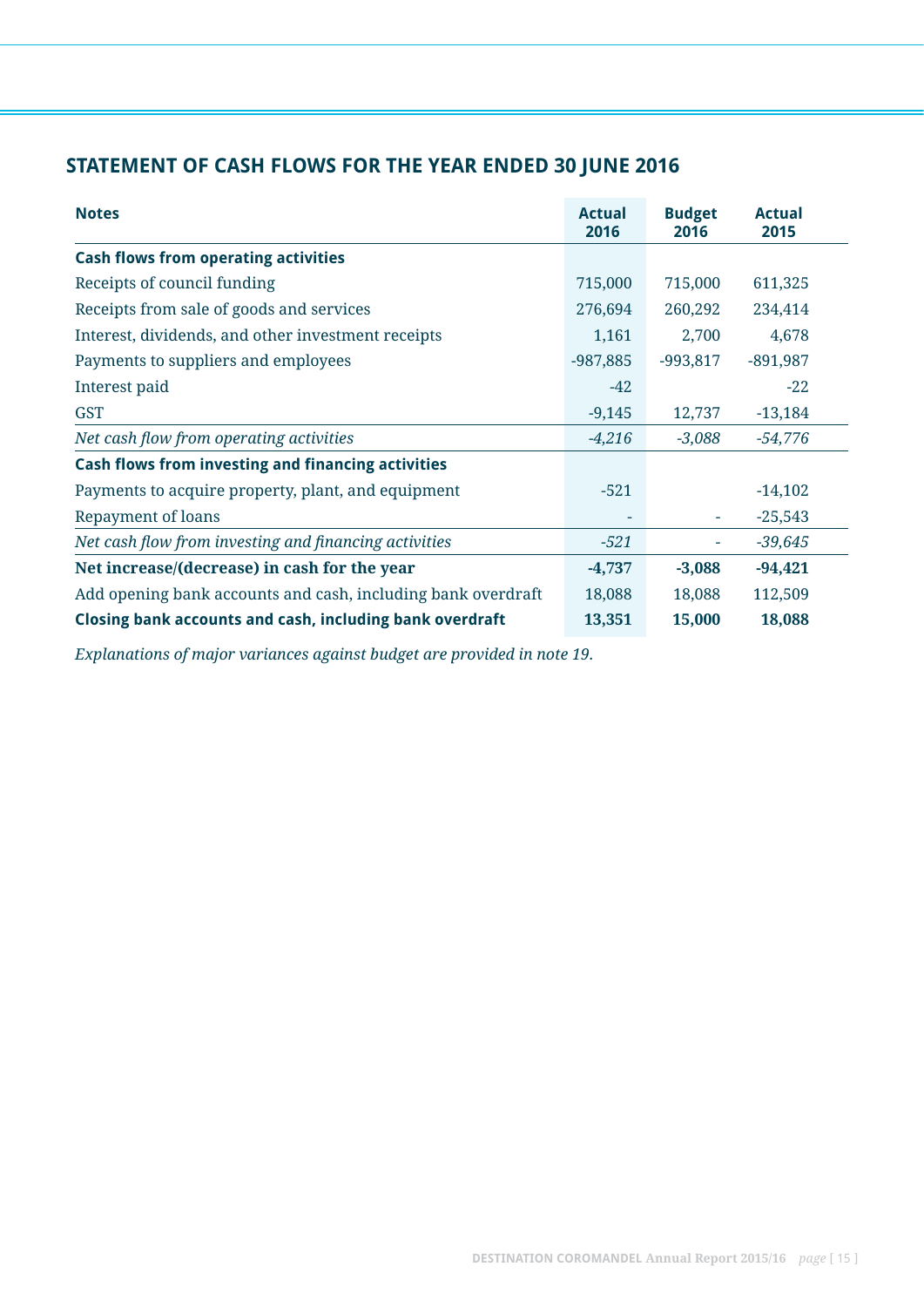# **STATEMENT OF ACCOUNTING POLICIES FOR THE YEAR ENDED 30 JUNE 2016 ACCOUNTING POLICIES APPLIED**

#### **BASIS OF PREPARATION**

The Board applies PBE SFR-A (PS) Public Benefit Entity Simple Format Reporting – Accrual (Public Sector) on the basis that the Trust does not have public accountability (as defined) and has less than \$2 million total annual expenses.

All transactions in the financial statements are reported using the accrual basis of accounting and are prepared on the assumption that the Trust will continue to operate in the foreseeable future.

#### **GOODS AND SERVICES TAX**

The Trust is registered for GST. All amounts in the financial statements are recorded exclusive of GST, except for debtors and creditors, which are stated inclusive of GST.

#### **SIGNIFICANT ACCOUNTING POLICIES**

#### **Revenue**

#### **Grants**

Council grants are recognised as revenue when the funding is received unless there is an obligation to return the funds if conditions of the grant are not met ("use or return condition"). If there is such an obligation, the grant is initially recorded as a liability and recognised as revenue when conditions of the grant are satisfied.

### **Sale of goods**

Revenue from the sale of goods is recognised when the goods are sold to the customer.

#### **Sale of services**

Revenue from the sale of services is recognised by reference to the stage of completion of the services delivered at balance date as a percentage of the total services to be provided.

#### **Donated assets**

Revenue from donated assets is recognised upon receipt of the asset if the asset has a useful life of 12 months or more, and the value of the asset is readily obtainable and significant.

### **Interest and dividend revenue**

Interest revenue is recorded as it is earned during the year.

#### **Employee related costs**

Wages, salaries, and annual leave are recorded as an expense as staff provide services and become entitled to wages, salaries, and leave entitlements.

Performance payments are recorded when the employee is notified that the payment has been granted.

Superannuation contributions are recorded as an expense as staff provide services.

### **Advertising, marketing, administration, overhead, and fundraising costs**

These are expensed when the related service has been received.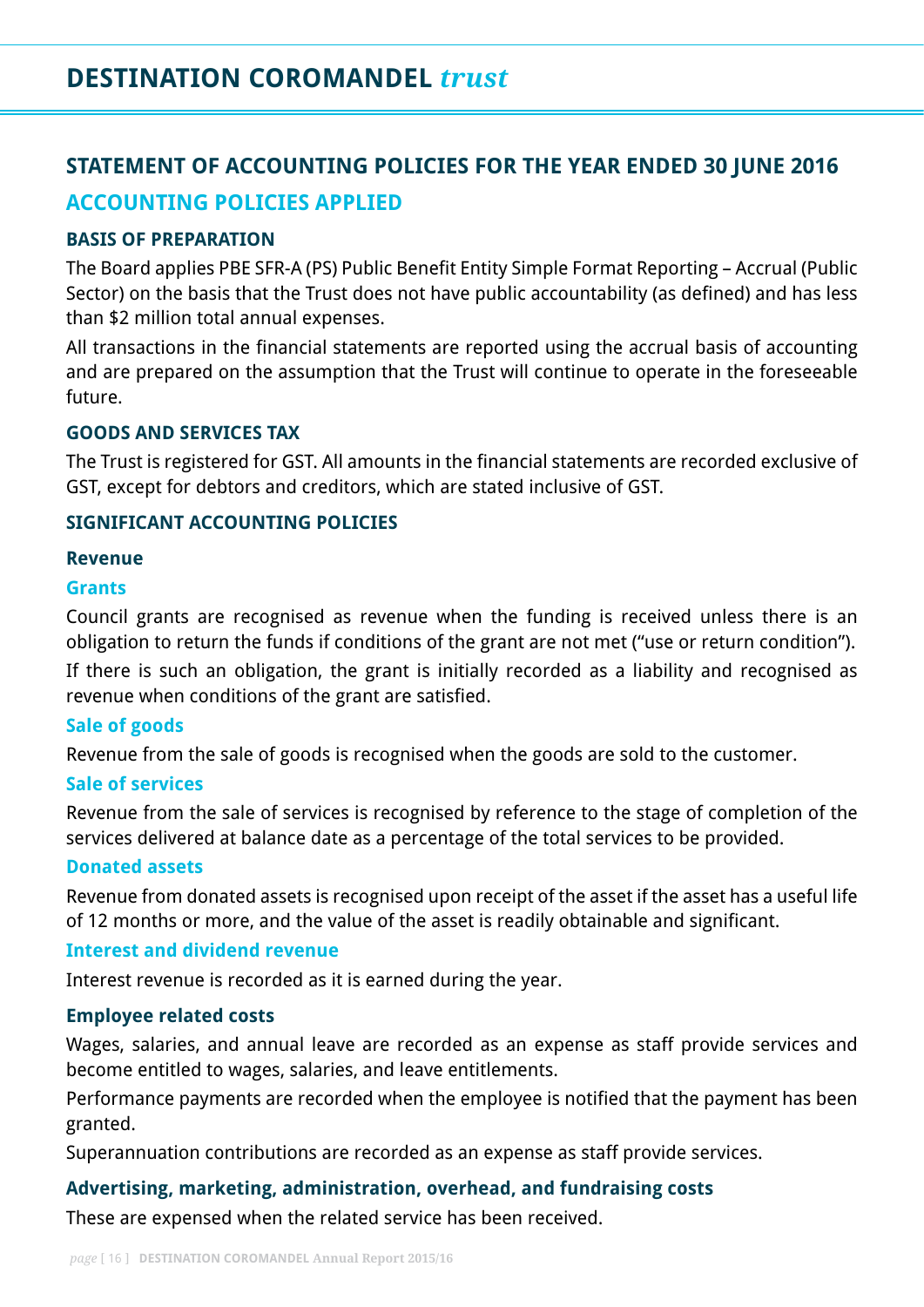#### **Lease expense**

Lease payments are recognised as an expense on a straight-line basis over the lease term.

#### **Bank accounts and cash**

Bank accounts and cash comprise cash on hand, cheque or savings accounts, and deposits held at call with banks.

Bank overdrafts are presented as a current liability in the statement of financial position.

#### **Debtors**

Debtors are initially recorded at the amount owed. When it is likely the amount owed (or some portion) will not be collected, a provision for impairment is recognised and the loss is recorded as a bad debt expense.

#### **Inventory**

Inventory is initially recorded at cost. Goods held for sale are subsequently measured at the lower of cost and their selling price.

Goods for use or distribution are subsequently measured at cost and written down if they become obsolete.

#### **Property, plant, and equipment**

Property, plant, and equipment is recorded at cost, less accumulated depreciation and impairment losses.

For an asset to be sold, the asset is impaired if the market price for an equivalent asset falls below its carrying amount.

For an asset to be used by the Trust, the asset is impaired if the value to the Trust in using the asset falls below the carrying amount of the asset.

Depreciation is provided on a straight-line basis at rates that will write off the cost of the assets over their useful lives.

The useful lives and associated depreciation rates of major classes of assets have been estimated as follows:

| Furniture and fittings 5 years   | (8.50% to 67%)  |
|----------------------------------|-----------------|
| Computers Equipment 2 to 5 years | $(40\% - 67\%)$ |
| Intangible Assets 5 years        | (21%)           |
| Motor vehicles 5 years           | (21%)           |

### **Creditors and accrued expenses**

Creditors and accrued expenses are measured at the amount owed.

### **Employee costs payable**

A liability for employee costs payable is recognised when an employee has earned the entitlement. These include salaries and wages accrued up to balance date and annual leave earned but not yet taken at balance date.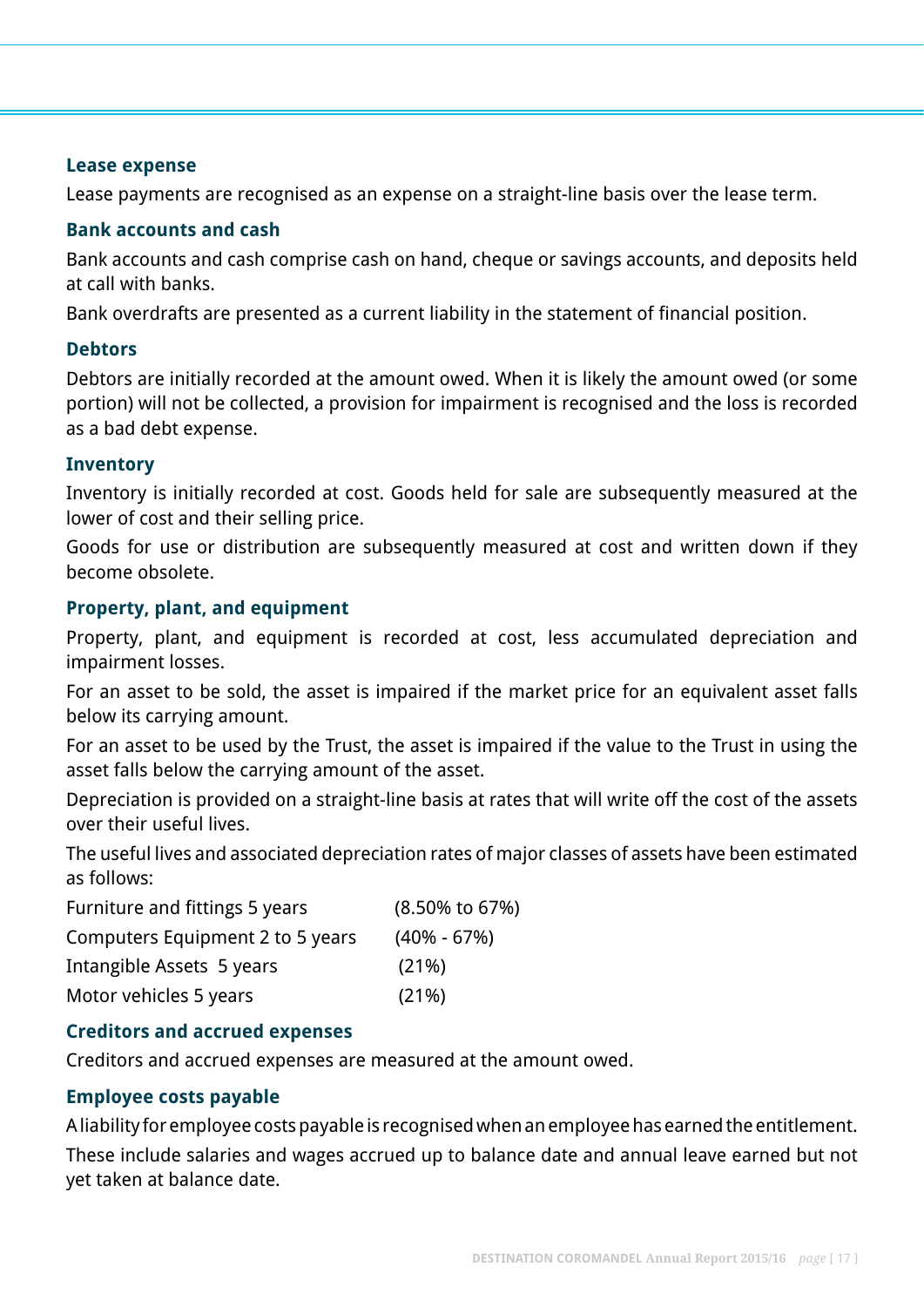# **DESTINATION COROMANDEL** *trust*

#### **Loans**

Loans are recognised at the amount borrowed from the lender. Loan balances include any interest accrued at year-end that has not yet been paid.

#### **Provisions**

The Trust recognises a provision for future expenditure of uncertain amount or timing when there is a present obligation as a result of a past event, it is probable that expenditure will be required to settle the obligation and a reliable estimate can be made of the amount of the obligation.

#### **Income tax**

Tax expense, if applicable, is calculated using the taxes payable method. No allowance is made for deferred tax.

Tax expense will include a current tax liability and adjustments for prior year liabilities.

#### **Budget figures**

The budget figures are derived from the statement of intent as approved by the Board at the beginning of the financial year. The budget figures have been prepared in accordance with Tier 3 standards, using accounting policies that are consistent with those adopted by the Board in preparing these financial statements.

#### **Tier 2 PBE Accounting Standards applied**

The Trust has not applied any Tier 2 Accounting Standards in preparing its financial statements.

### **CHANGES IN ACCOUNTING POLICIES**

The have been no changes to accounting policies.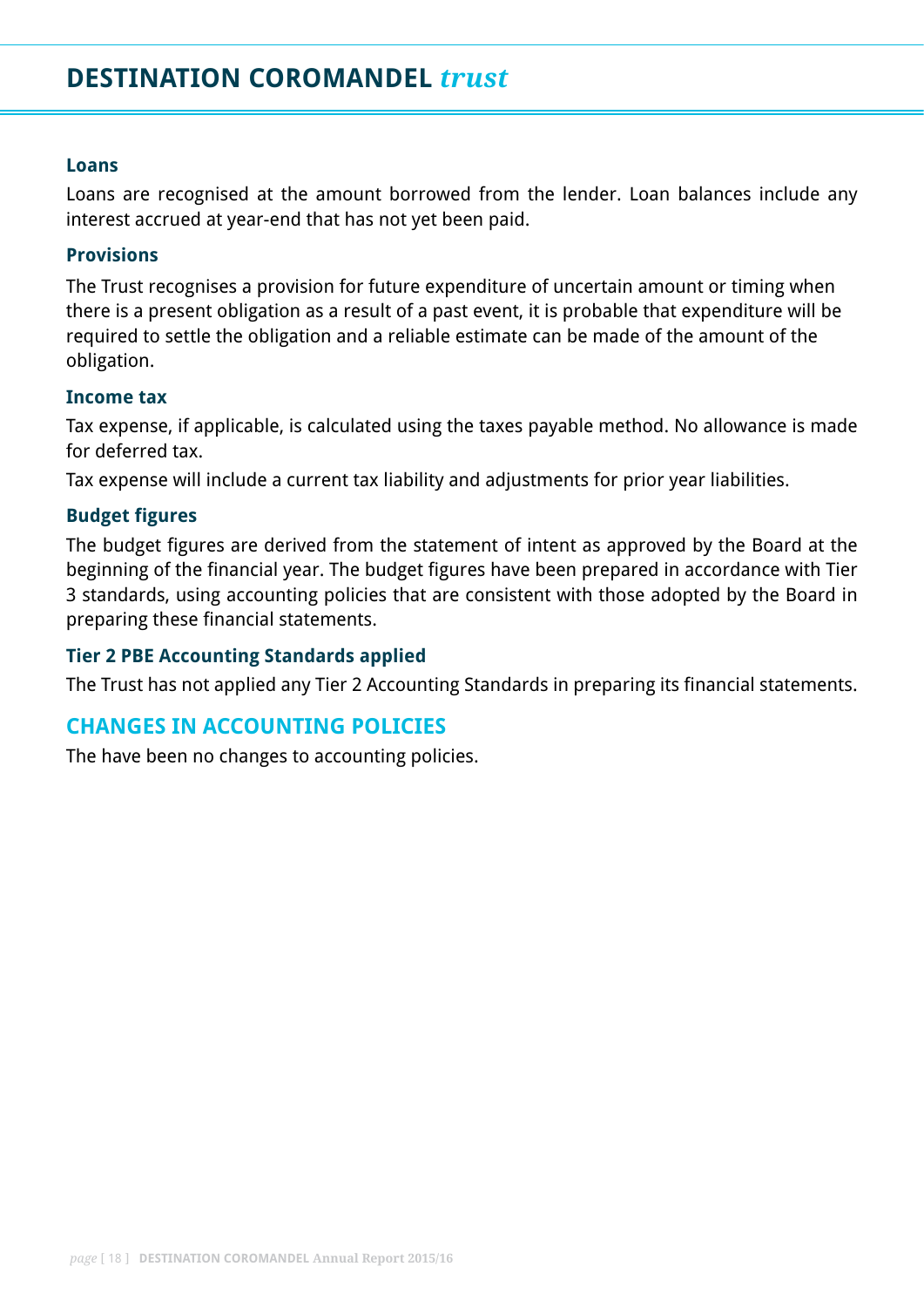### **NOTES TO THE FINANCIAL STATEMENTS FOR THE YEAR ENDED 30 JUNE 2016**

|              |                                                                | 2016    | 2015    |
|--------------|----------------------------------------------------------------|---------|---------|
| 1            | <b>Council funding</b>                                         |         |         |
|              | <b>Grant from Hauraki District Council</b>                     | 120,000 | 116,325 |
|              | Grant from Thames-Coromandel District Council                  | 595,000 | 495,000 |
|              | <b>Total council funding</b>                                   | 715,000 | 611,325 |
| $\mathbf{2}$ | <b>Commissions, Website, Advertising &amp; Brochures</b>       |         |         |
|              | <b>Website Listings</b>                                        | 31,880  | 67,377  |
|              | <b>Brochures &amp; Advertising</b>                             | 99,928  | 90,245  |
|              | Commissions                                                    | 81,776  | 47,058  |
|              | iSite Retail                                                   | 20,487  | 18,509  |
|              | <b>Total Commissions, Website, Advertising &amp; Brochures</b> | 234,071 | 223,189 |
| 3            | <b>Other revenue</b>                                           |         |         |
|              | Net gain on sale of property, plant, and equipment             |         | 3,488   |
|              | Other revenue                                                  | 900     | 3,257   |
|              | <b>Total other revenue</b>                                     | 900     | 6,745   |
| 4            | <b>Employee related costs</b>                                  |         |         |
|              | Salaries and wages                                             | 467,463 | 342,601 |
|              | <b>Employer superannuation contributions</b>                   | 11,672  | 9,620   |
|              | Other employee related costs                                   |         | 3,677   |
|              | <b>Total employee related costs</b>                            | 479,135 | 355,898 |
| 5            | <b>Other expenses</b>                                          |         |         |
|              | Audit fees for the financial statement audit                   | 12,000  | 12,000  |
|              | Bad debt expense                                               |         |         |
|              | <b>Total other expenses</b>                                    | 12,000  | 12,000  |

#### **6 Income tax**

Income tax had been calculated on Gross Interest Income. Income tax returns have been filed on behalf of the Trust in accordance with Destination Coromandel being a Charitable Trust incorporated pursuant to the Charitable Trust Act 1957 and undertaking a charitable purpose. Adjustments have been made in relation to income tax previously provided for.

#### **Income tax expense**

 The Trust is currently in the process of formally obtaining confirmation that the income tax exemption available pursuant to Section CW40 of the Income Tax Act 2007 applies. The Trust previously took a conservative position and accrued for income tax but believes this is no longer appropriate given the feedback from Inland Revenue following representations made by its tax advisors to Inland Revenue regarding the application of Section CW40 of the Income Tax Act 2007, as applied by Inland Revenue to other CCO Charitable Trusts of similar ilk to the Trust. The Trust has created a contingent liability in Note 15 to recognise that despite not being a requirement of the Income Tax Act 2007, the request for formal confirmation that Section CW 40 of the Income Tax Act 2007 applies to Destination Coromandel is pending from Inland Revenue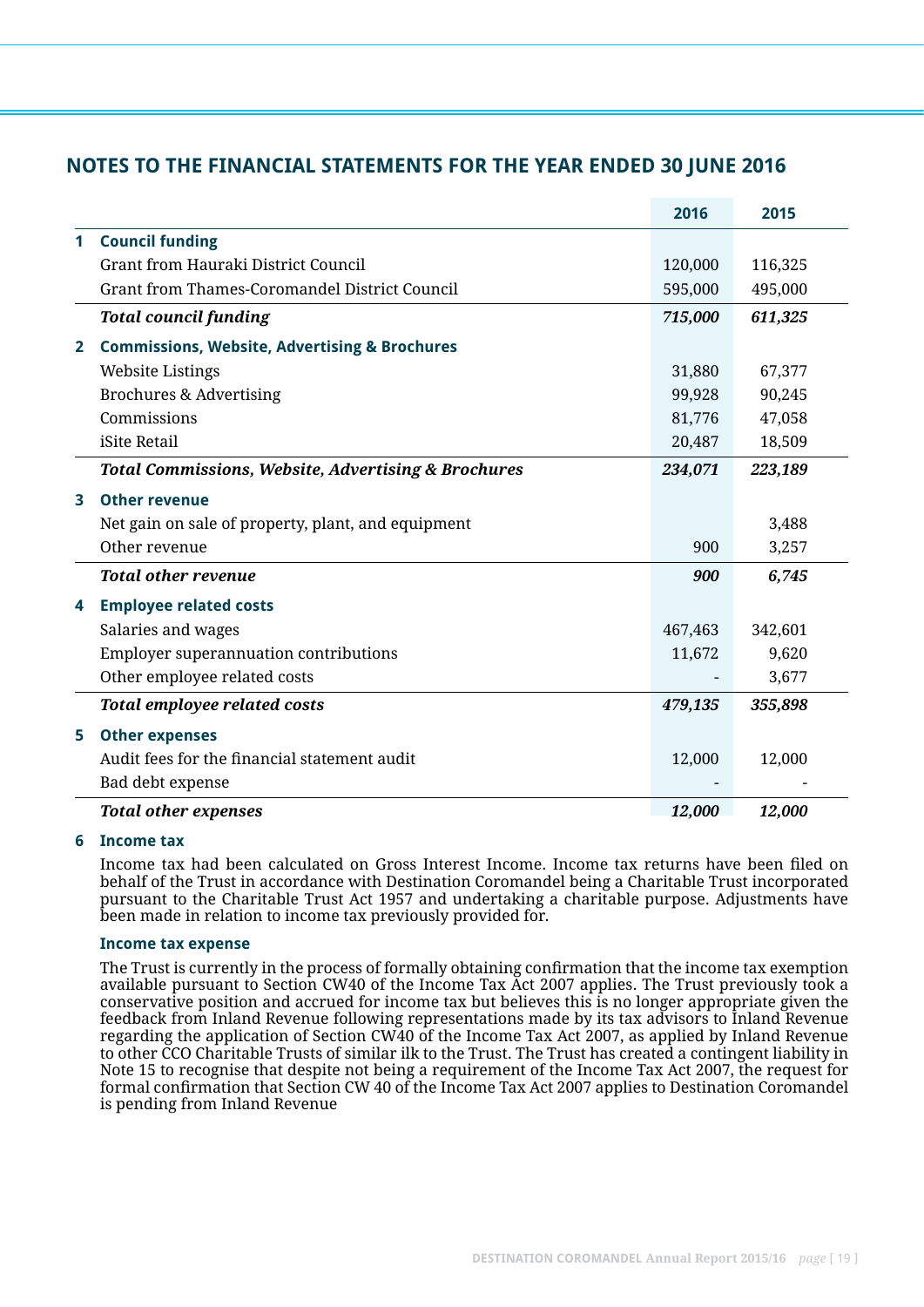# **DESTINATION COROMANDEL** *trust*

|                |                                                                          | 2016           | 2015         |
|----------------|--------------------------------------------------------------------------|----------------|--------------|
| $\overline{7}$ | <b>Bank accounts and cash</b>                                            |                |              |
|                | Cash on hand                                                             | 800            | 800          |
|                | Cheque account                                                           | 12,551         | 9,876        |
|                | Savings account                                                          |                | 9,463        |
|                | <b>Total bank accounts and cash</b>                                      | 13,351         | 20,139       |
|                | <b>Bank overdrafts</b>                                                   |                | $-2,051$     |
|                | Net bank accounts & cash for the purposes of the statement of cash flows | 13,351         | 18,088       |
| 8              | <b>Debtors and prepayments</b>                                           |                |              |
|                | Gross debtors                                                            | 1,382          | 5,025        |
|                | <b>GST</b>                                                               | 30,158         | 17,737       |
|                | Prepayments                                                              | 987            | 6,900        |
|                | <b>Total debtors and prepayments</b>                                     | 32,526         | 29,662       |
| 9              | <b>Inventory</b>                                                         |                |              |
|                | Items held for sale                                                      | 12,465         | 7,530        |
|                | <b>Total inventory</b>                                                   | 12,465         | 7,530        |
|                | 10 Property, Plant, Equipment and Intangibles                            |                |              |
|                | <b>Furniture and fittings</b>                                            |                |              |
|                | Carrying amount at 1 July                                                | 9,557          | 3,190        |
|                | Additions                                                                |                | 9,892        |
|                | Disposals (net of accumulated depreciation)                              | 144            |              |
|                | Depreciation expense                                                     | 1,345          | 3,525        |
|                | <b>Carrying amount at 30 June</b>                                        | 8,069          | 9,557        |
|                | <b>Computers and software</b>                                            |                |              |
|                | Carrying amount at 1 July<br><b>Additions</b>                            | 3,579<br>5,215 | 587<br>4,210 |
|                | Disposals (net of accumulated depreciation)                              |                |              |
|                | Depreciation expense                                                     | 2,263          | 1,217        |
|                | <b>Carrying amount at 30 June</b>                                        | 6,531          | 3,579        |
|                | <b>Motor vehicles</b>                                                    |                |              |
|                | Carrying amount at 1 July                                                | 15,351         | 22,747       |
|                | Additions                                                                |                |              |
|                | Disposals (net of accumulated depreciation)                              |                |              |
|                | Depreciation expense                                                     | 7,396          | 7,396        |
|                | Carrying amount at 30 June                                               | 7,955          | 15,351       |
|                | <b>Intangibles</b>                                                       |                |              |
|                | Carrying amount at 1 July                                                | 3,917          | 4,917        |
|                | <b>Additions</b>                                                         |                |              |
|                | Disposals (net of accumulated depreciation)                              |                |              |
|                | Depreciation expense                                                     | 1,000          | 1,000        |
|                | Carrying amount at 30 June                                               | 2,917          | 3,917        |
|                | <b>Total Property, Plant Equipment &amp; Intangibles</b>                 | 25,472         | 32,404       |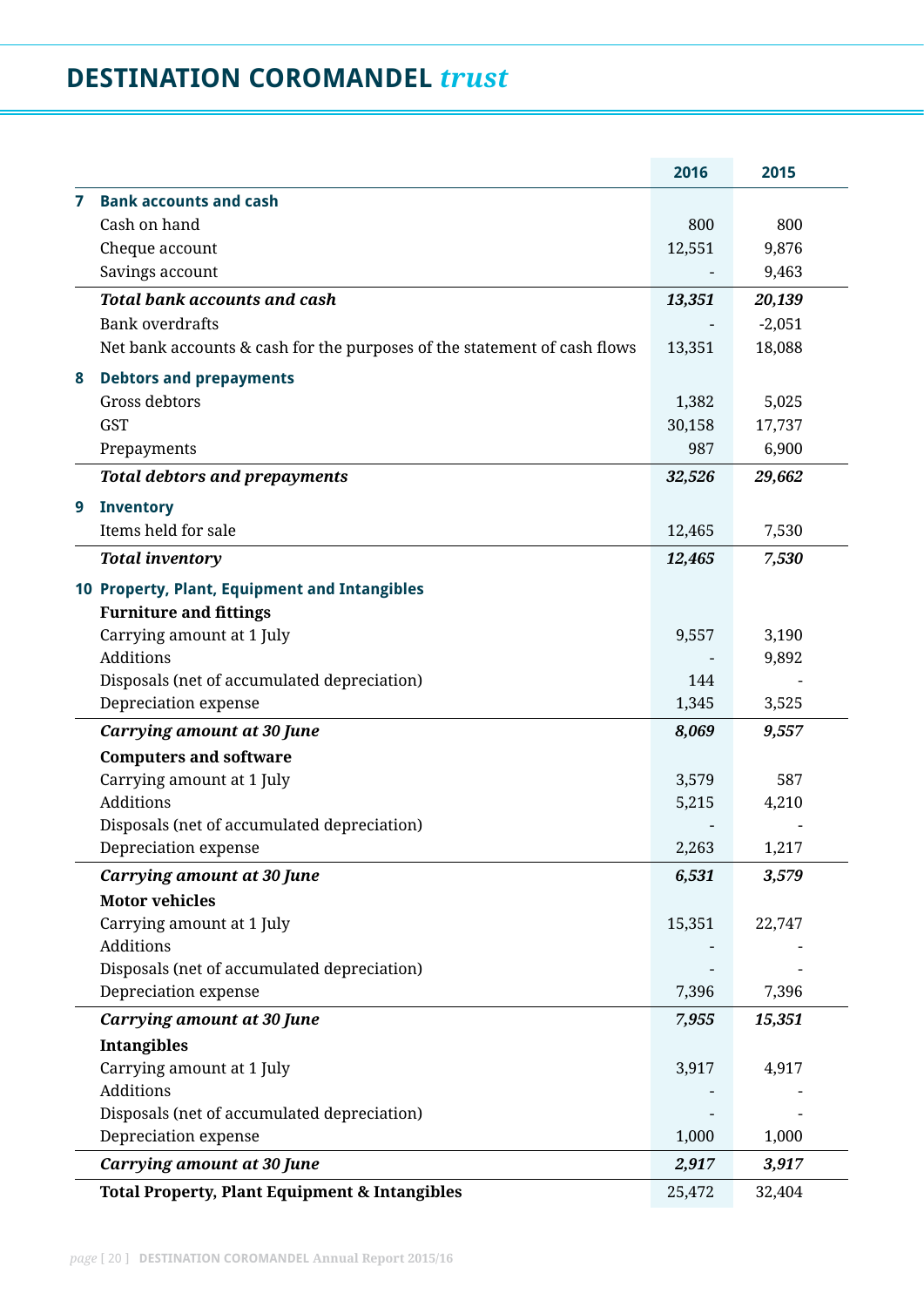|                                                   | 2016      | 2015      |
|---------------------------------------------------|-----------|-----------|
| 11 Creditors and accrued expenses                 |           |           |
| Creditors                                         | 34,844    | 12,557    |
| <b>Provision for Audit</b>                        | 26,500    | 24,000    |
| Provision for tax                                 | 1,734     | 1,734     |
| Income in Advance                                 | 7,875     | 41,583    |
| Accrued expenses                                  | 4,301     | 1,500     |
| <b>Total creditors and accrued expenses</b>       | 75,253    | 81,373    |
| 12 Employee costs payable                         |           |           |
| Accrued salaries (-Salaries in advance) and wages |           | $-2,091$  |
| Annual leave                                      | 30,066    | 21,775    |
| Total employee costs payable                      | 30,066    | 19,684    |
| 13 Equity                                         |           |           |
| <b>Accumulated surpluses</b>                      |           |           |
| Balance at 1 July                                 | $-13,374$ | $-62,825$ |
| Surplus/(deficit) for the year                    | $-8,132$  | $-2,005$  |
| Adjustment to deficits from prior years           |           | 51,456    |
| Balance at 30 June                                | $-21,506$ | $-13,374$ |

#### **14 Commitments**

**17 Trustee fees**

There are no commitments since balance date.

#### **15 Contingent liabilities**

The Trust filed through its tax adviser, PWC (formerly TaxTeam), income tax returns that encompass taxation principally on interest revenue only. Should this be incorrect, payment of income tax of circa \$53,000 may eventuate along, potentially, with additional penalties and interest imposed by Inland Revenue

#### **16 Related-party transactions**

 Related-party disclosures have not been made for transactions with related parties that are within a normal supplier or client/recipient relationship on terms and conditions no more or less favourable than those that it is reasonable to expect the Trust would have adopted in dealing with the party at arm's length in the same circumstances.

 John Sandford is a Trustee and was paid through John Sandford Limited for trustee fees, mileage claims and other expenses.

 Tony Coombe is a trustee and was paid for Trustee fees, mileage claims and other expenses. Tony replaced Brent Page as Trustee from 30 June 2015

 Scott Lee is a trustee and was paid for Trustee fees, mileage claims and other expenses. Scott replaced Graeme Osborne as a Trustee from 30 June 2015.

| <b>Total trustee fees</b> | 33,000                   | 31,750 |  |
|---------------------------|--------------------------|--------|--|
| Graeme Osborne            | $\overline{\phantom{a}}$ | 9,000  |  |
| <b>Brent Page</b>         | -                        | 13,750 |  |
| Scott Lee                 | 9,000                    |        |  |
| A B Coombe                | 9,000                    |        |  |
| John Sandford             | 15,000                   | 9,000  |  |
| <b>17 Trustee Tees</b>    |                          |        |  |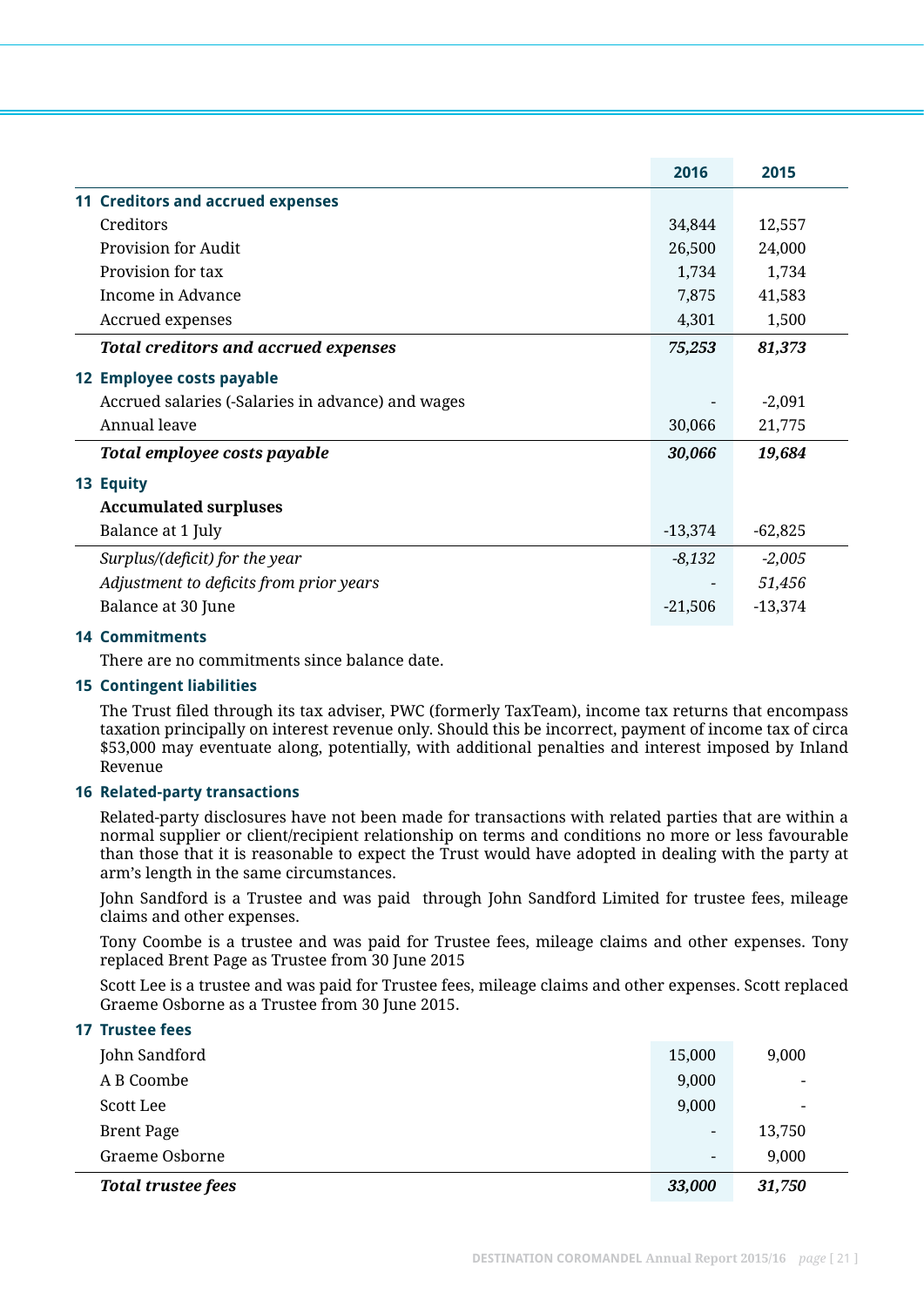# **DESTINATION COROMANDEL** *trust*

#### **18 Events after the balance date**

No significant events have occurred since Balance date

#### **19 Explanations of major variances against budget**

Explanations for major variances from the Trust's budgeted figures in the 30 June 2016 statement of intent are as follows:

*Statement of financial performance* There are no major variances *Statement of financial position and Statement of cash flows* There are no major variances *Statement of cash flows* There are no major variances